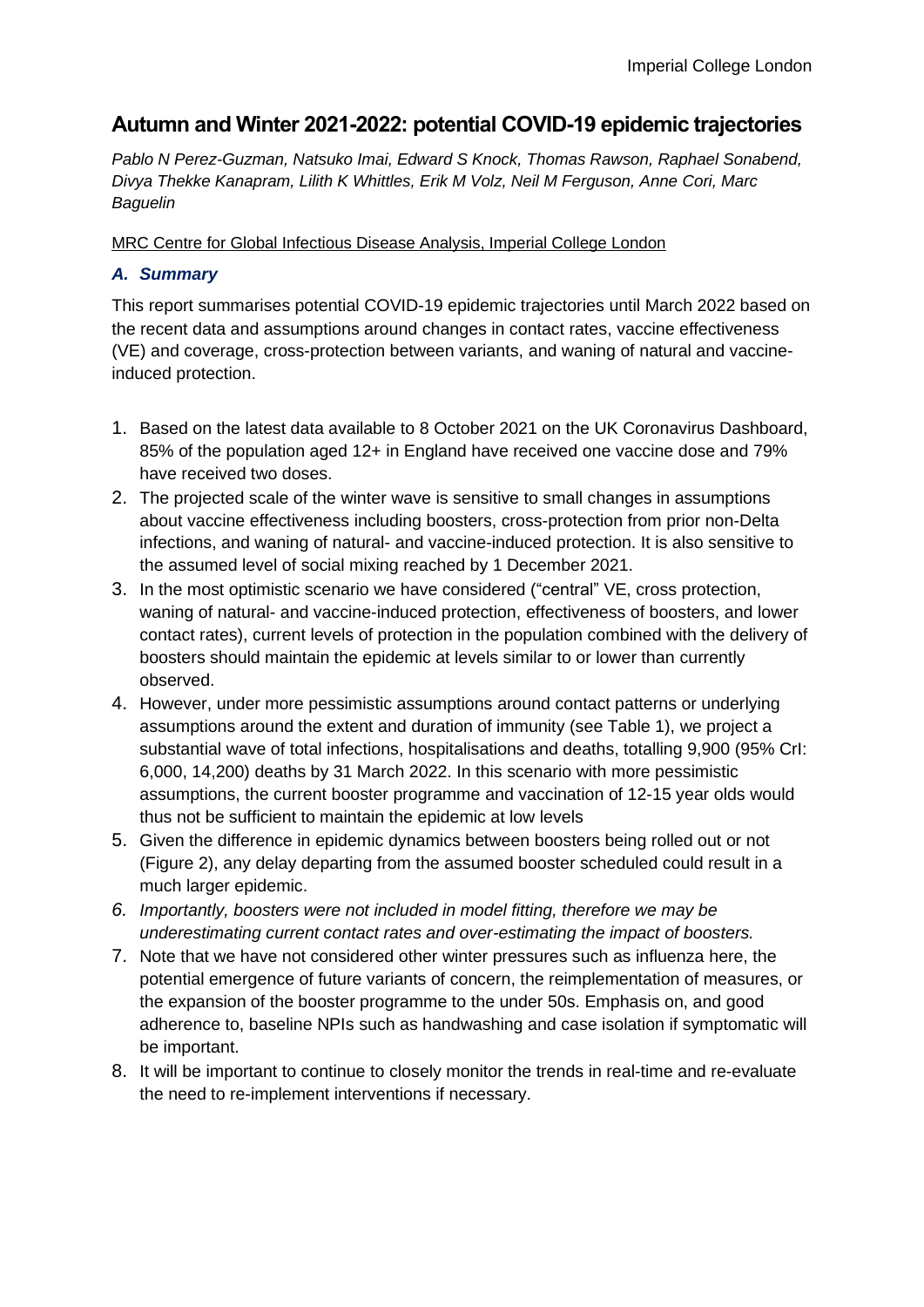## *B. Potential epidemic trajectories*

The UK government has set out an [Autumn and Winter plan for 2021-2022](https://www.gov.uk/government/publications/covid-19-response-autumn-and-winter-plan-2021/covid-19-response-autumn-and-winter-plan-2021) with contingency plans ("Plan B"), should the NHS face unsustainable winter pressures, including reintroduction of some non-pharmaceutical interventions (NPIs) such as mask wearing and advice to work from home. Note that we do not model this potential reintroduction of measures here.

Based on the trends observed in latest available data, in this report we explore the potential COVID-19 epidemic trajectory to March 2022 under different assumptions around i) potential changes in mixing patterns; ii) implementation of mRNA booster doses (50+ years); and iii) first dose mRNA vaccination of 12-15 year olds.

We make the following assumptions about key determinants of the epidemic trajectory:

- 1. The level of social mixing and transmissibility of the Delta variant as we return to a "new normal" with and without "Plan B" NPIs. We formulate this in terms of Delta's reproduction number in the absence of natural- and vaccine-induced immunity (*Rexcl\_immunity*).
- 2. Future vaccination programme progress including booster doses for 50+ year olds (at least 6 months after their second dose) and first dose vaccination of 12-15 year olds.
- 3. We do not consider the reintroduction of interventions.
- 4. We do not consider the emergence of new variants of concern.

### **1. Characteristics of the Delta variant**

We explored the plausible future range of epidemic trajectories given the epidemiological characteristics of Delta, as supported by the current available scientific evidence.

We consider two scenarios (central and pessimistic) with respect to: i) the level of crossprotection from prior infection with non-Delta variants; ii) waning infection-induced immunity; iii) waning vaccine-induced immunity; and iv) vaccine effectiveness against Delta (Table 1).

# **2. Vaccine Effectiveness (VE)**

Table 1 summarises our assumptions regarding the effectiveness of the Pfizer, AstraZeneca, and Moderna vaccines for Alpha and Delta variants.

We now allow for waning of vaccine-induced immunity for each outcome based on PHE data [1] followed by a boosting of VE upon receiving a booster dose (for 50+ years and vulnerable adults, modelled here as a fraction of other age groups, informed by ONS) [2, 3]. We assumed that all booster doses were mRNA vaccines [4] resulting in the same boosted VE levels regardless of first and second dose vaccine type (see Methods). Note that we currently assume that all 50+ years wane before receiving a booster dose.

# **3. Vaccination Coverage**

Data on vaccine uptake by age and product over time and for each NHS region in England were provided by PHE. For the forward projections, future vaccine rollouts follow a Cabinet Office Scenario with an average of 1.3 million mRNA booster doses administered per week for the vulnerable and over 50-year olds and an average of 200,000 first doses offered per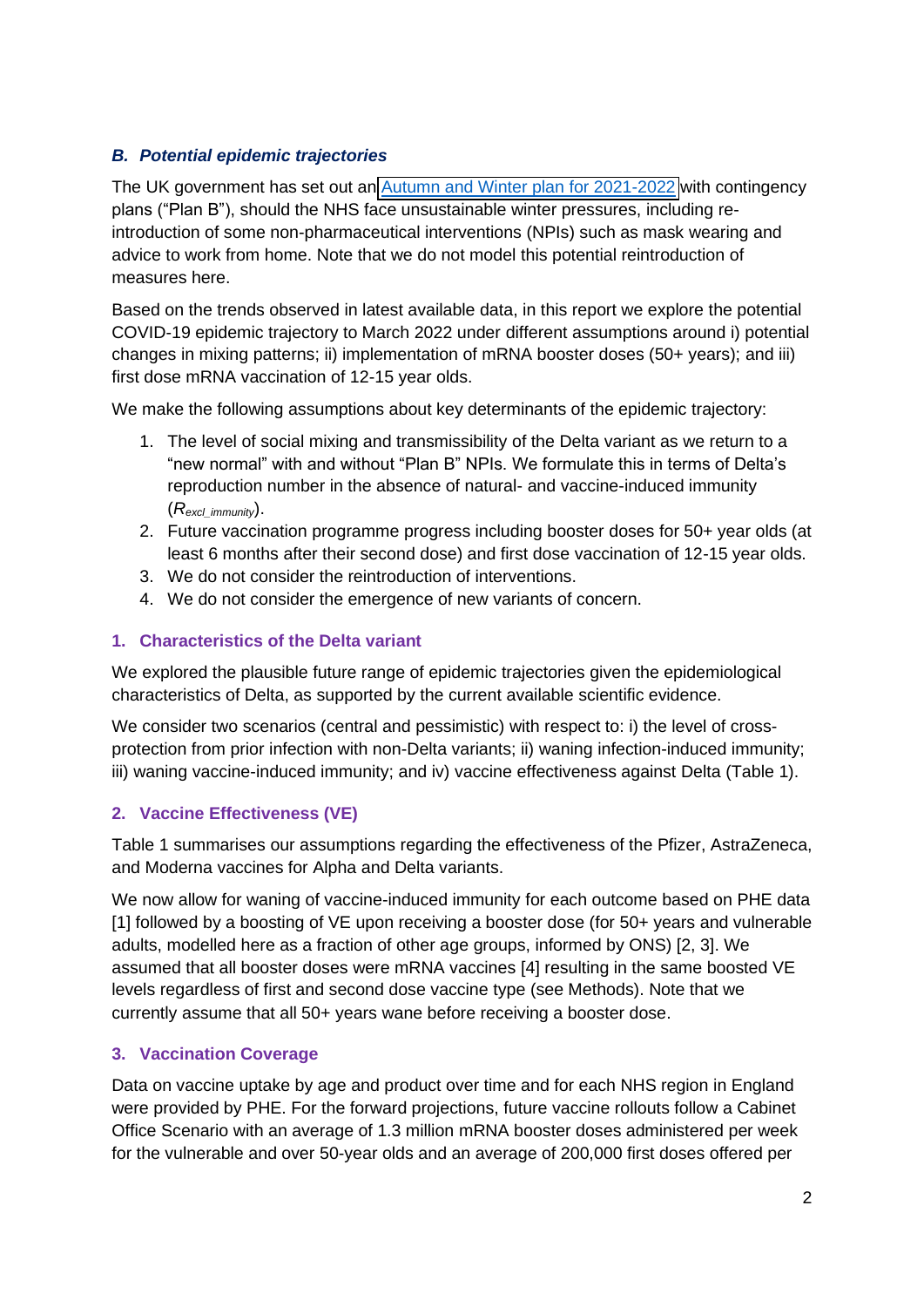week for those aged between 12 and 15. Currently 12-15 year olds are included as part of the vaccine eligible age groups with a 50% uptake.

We assume that booster doses are administered 6 months after dose two, and that booster dose coverage will be the same as that reached for doses 1 and 2.

### **4. Estimating contact rates following lifting of all NPIs (step 4)**

We fitted a multi-variant model to data including cases reported in the Variant And Mutation (VAM) data in each England NHS region between 8 March - 8 October 2021 to account for the joint transmission dynamics of the Alpha and Delta variant. We estimated the current effective reproduction numbers (*Reff*) and the corresponding reproduction number excluding immunity ( $R_{\text{excl-immutity}}$ ) separately for Alpha and Delta, which were used to inform assumptions about transmission in the future,  $R_{\text{excl-immunity}}$  for Delta. We assume transmission is lower during school holidays due to lower contact rates between children (-0.25 in terms of *R*<sub>excl</sub> immunity for Delta). We assumed an average school holiday pattern across England until March 2022.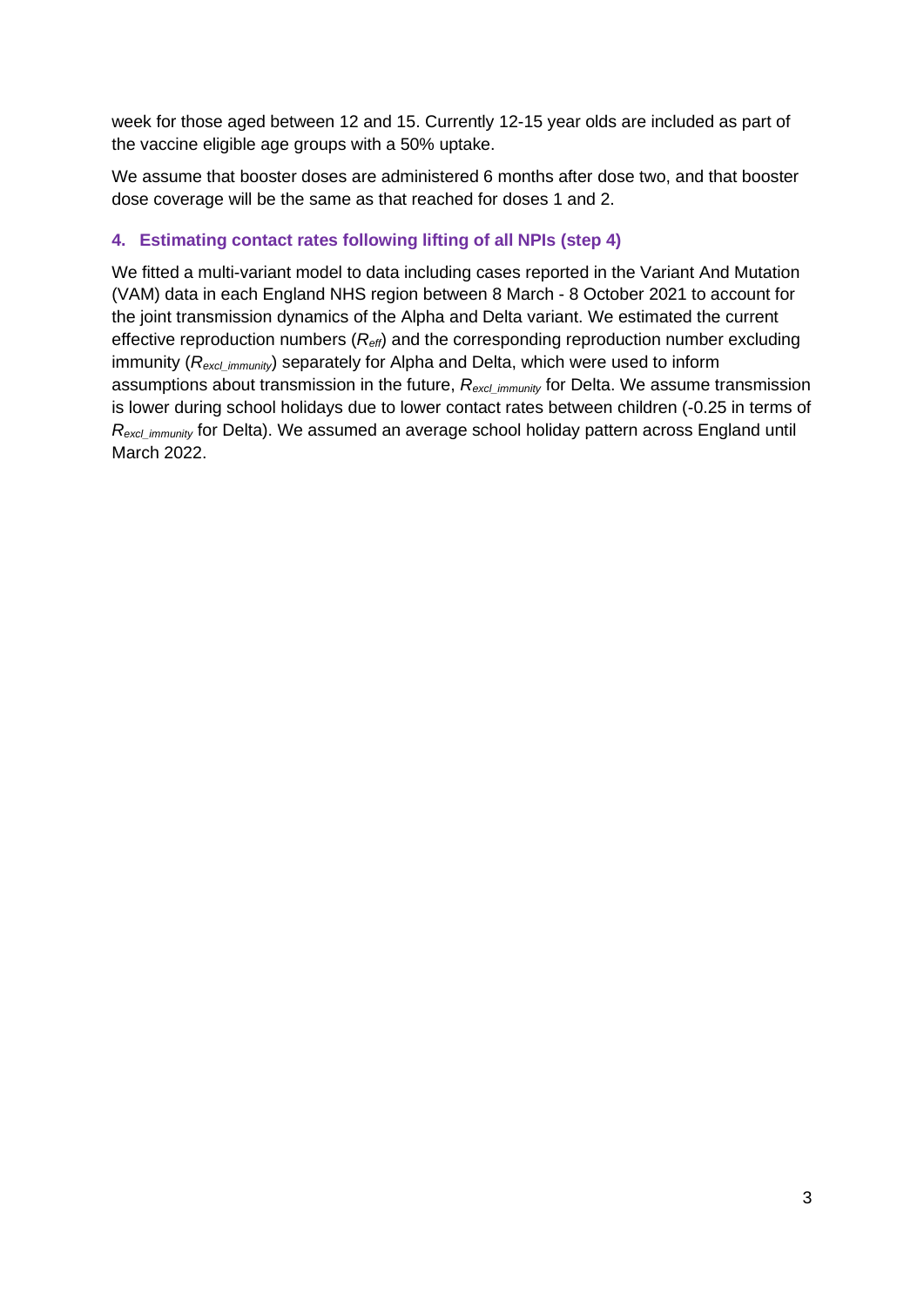**Table 1: Vaccine effectiveness assumptions for three two-dose vaccines licensed for use in England: Oxford-AstraZeneca ChadOx1 nCov-19 AZD1222 (AZ), Pfizer-BioNTech COVID-19 vaccine BNT162b2 (PF) and Moderna mRNA-1273\*** 

|                                                   |                 |       | <b>Central</b>                        | <b>Pessimistic</b>                        | Informed by         |
|---------------------------------------------------|-----------------|-------|---------------------------------------|-------------------------------------------|---------------------|
| Average duration of natural immunity <sup>+</sup> |                 |       | 6 years                               | 3 years                                   | [5] and sensitivity |
| Infection with VOC resulting in protection        |                 |       | 100%                                  | 100%                                      | [6] and sensitivity |
| vs Alpha                                          |                 |       |                                       |                                           |                     |
| Infection with Alpha or earlier variants          | Infection/      |       | 85%                                   | 75%                                       | [6] and sensitivity |
| resulting in protection vs Delta^                 | mild disease    |       |                                       |                                           |                     |
|                                                   | Hospitalisation |       | 95%^                                  | 90%^                                      | [6] and sensitivity |
| Vaccine effectiveness                             | Vaccine         | Alpha | <b>Delta</b>                          | <b>Delta</b>                              | Informed by         |
|                                                   | (dose)          |       | (Central/Waned <sup>1</sup> /Booster) | (Pessimistic/Waned <sup>1</sup> /Booster) |                     |
| <b>Against death</b>                              | AZ(1)           | 80%   | 80%/NA                                | 75%/NA                                    | [7, 8]              |
|                                                   | AZ(2)           | 95%   | 95%/85%/99%                           | 95%/85%/95%                               | $[7 - 9]$           |
|                                                   | PF(1)           | 85%   | 85%/NA                                | 80%/NA                                    | [7, 8]              |
|                                                   | PF(2)           | 95%   | 95%/89%/99%                           | 95%/89%/95%                               | [7, 8]              |
| <b>Against severe disease</b>                     | AZ(1)           | 80%   | 80%/NA                                | 75%/NA                                    | [10, 11]            |
|                                                   | AZ(2)           | 90%   | 90%/77%/99%                           | 85%/73%/90%                               | $[10 - 12]$         |
|                                                   |                 |       |                                       |                                           | assumed greater     |
|                                                   |                 |       |                                       |                                           | than mild disease   |
|                                                   | PF(1)           | 85%   | 85%/NA                                | 80%/NA                                    | $[13]$              |
|                                                   | PF(2)           | 95%   | 95%/89%/99%                           | 90%/86%/90%                               | [12, 14]            |
|                                                   |                 |       |                                       |                                           | assumed greater     |
|                                                   |                 |       |                                       |                                           | than mild disease   |
| Against mild disease or infection <sup>+</sup>    | AZ(1)           | 50%   | 33%/NA                                | 20%/NA                                    | [12, 15, 16]        |
|                                                   | AZ(2)           | 74%   | 58%/43%/92%                           | 45%/34%/78%                               | $[15 - 18]$         |
|                                                   | PF(1)           | 50%   | 33%/NA                                | 20%/NA                                    | [11, 14, 15, 18]    |
|                                                   | PF(2)           | 93%   | 85%/67%/92%                           | 78%/62%/78%                               | [14, 15, 18, 19]    |
| <b>Against infectiousness if infected</b>         | All vaccines    | 45%   | 40%//40%                              | 35%/35%                                   | [7], assumed        |
|                                                   | $(1$ and $2)$   |       |                                       |                                           |                     |

\*We assumed that Moderna had the same vaccine effectiveness as PF for first and second doses. \*VE against infection was assumed equal to VE against mild disease. ^Assumed same as PF two dose effectiveness. <sup>1</sup>Waned VE at 20 weeks after second dose. VE is capped so that VE vs deaths > severe > mild.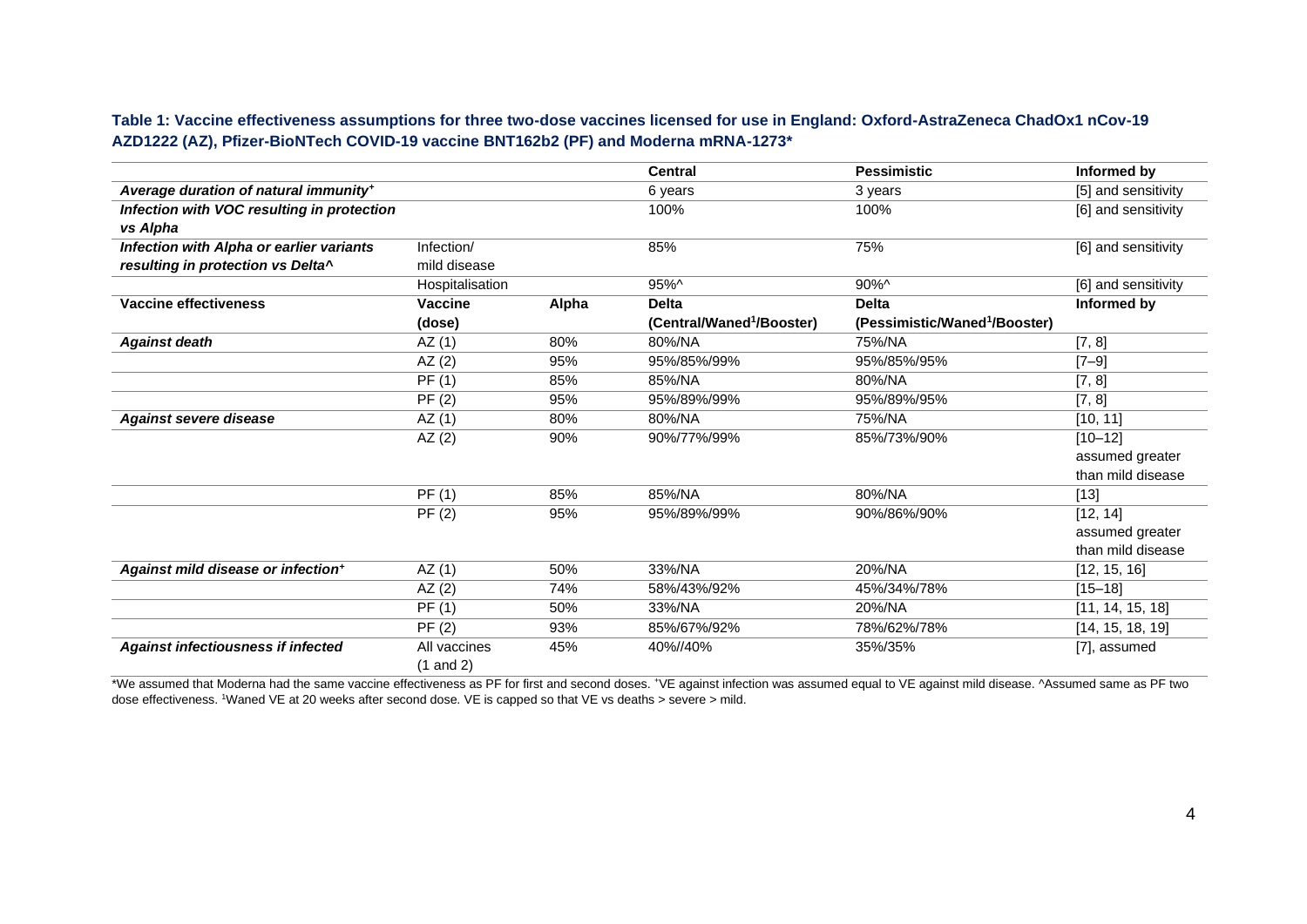### **5. Projected changes in population contact rates for Winter 2021-22**

Table 2 summarises our assumptions for the level of mixing over winter 2021-22 for England. To capture the continued "return to the new normal", we explored 3 scenarios where *R<sub>excl immunity* continues to gradually increase (from 8 October) to i) 120%; ii) 130%; and</sub> iii) 140% of current levels by 1 December 2021. Note that given recent observed epidemics trends, under the pessimistic assumptions regarding the extent and duration of immunity, we estimate a lower current  $R_{excl\_immunity}$  as a lower level of transmissibility is required to explain the current trends. Therefore the *R*<sub>excl</sub> immunity reached by 1 December is also lower.

| Increase in contacts by 1<br>Dec 2021 | Corresponding Rexcl_immunity (95% CI) |                                |  |  |
|---------------------------------------|---------------------------------------|--------------------------------|--|--|
|                                       | "Central" VE and immunity*            | "Pessimistic" VE and immunity* |  |  |
| 120%                                  | $4.2(3.5-5.0)$                        | $3.5(2.9-4.3)$                 |  |  |
| 130%                                  | $4.6(3.9-5.4)$                        | $3.8(3.2 - 4.6)$               |  |  |
| 140%                                  | $4.9(4.2-5.7)$                        | $4.1(3.5-4.8)$                 |  |  |

**Table 2: Relative gradual increase in contact rates from 8 October to 1 December 2021. Values are given with school open.**

\*see Table 1

#### **6. Results**

The magnitude of the potential winter 2021-22 wave is highly uncertain, depending on the assumed extent and duration of protection following infection and vaccination (including boosters), and the level of mixing reached.

Cumulative admissions and deaths by 31 March 2022 reach 42,800 (95% CrI: 23,500, 71,900) and 5,300 (95% CrI: 3,200, 7,700) respectively in the most optimistic scenario (higher immunity assumptions, booster campaign and 120% mixing reached by 1 December), and go up to 100,300 (95% CrI: 60,000, 145,800) and 9,900 (95% CrI: 6,000, 14,200) respectively in the most pessimistic scenario with boosters (lower immunity assumptions and 140% mixing reached by 1 December) scenario explored, illustrating the high uncertainty across all scenarios (Table 4).

If vaccine and immunity assumptions are on the lower end of what we have modelled, or if the booster programme slows down, then the booster programme and vaccination of 12-15 year olds may not be sufficient to prevent a substantial winter wave (see Figure 2-3 and Table 3).

As we have not modelled booster doses in the model fitting and assume an immediate protective effect upon boosting, we may be overestimating the impact of boosters.

We have assumed that contact rates remain constant from 1 December at 120-140% of current levels until 31 March 2022. This is a simplifying assumption, and we anticipate that contacts will continue to change especially in the lead up to the Christmas holidays.

Note that we have not modelled the potential impact of re-implementing interventions or expansion of the booster programme to under the 50s, or the emergence of a new variant of concern. Careful and continued monitoring of the epidemic trends will be critical over the winter particularly in context of other winter pressures such as influenza which we do not consider here.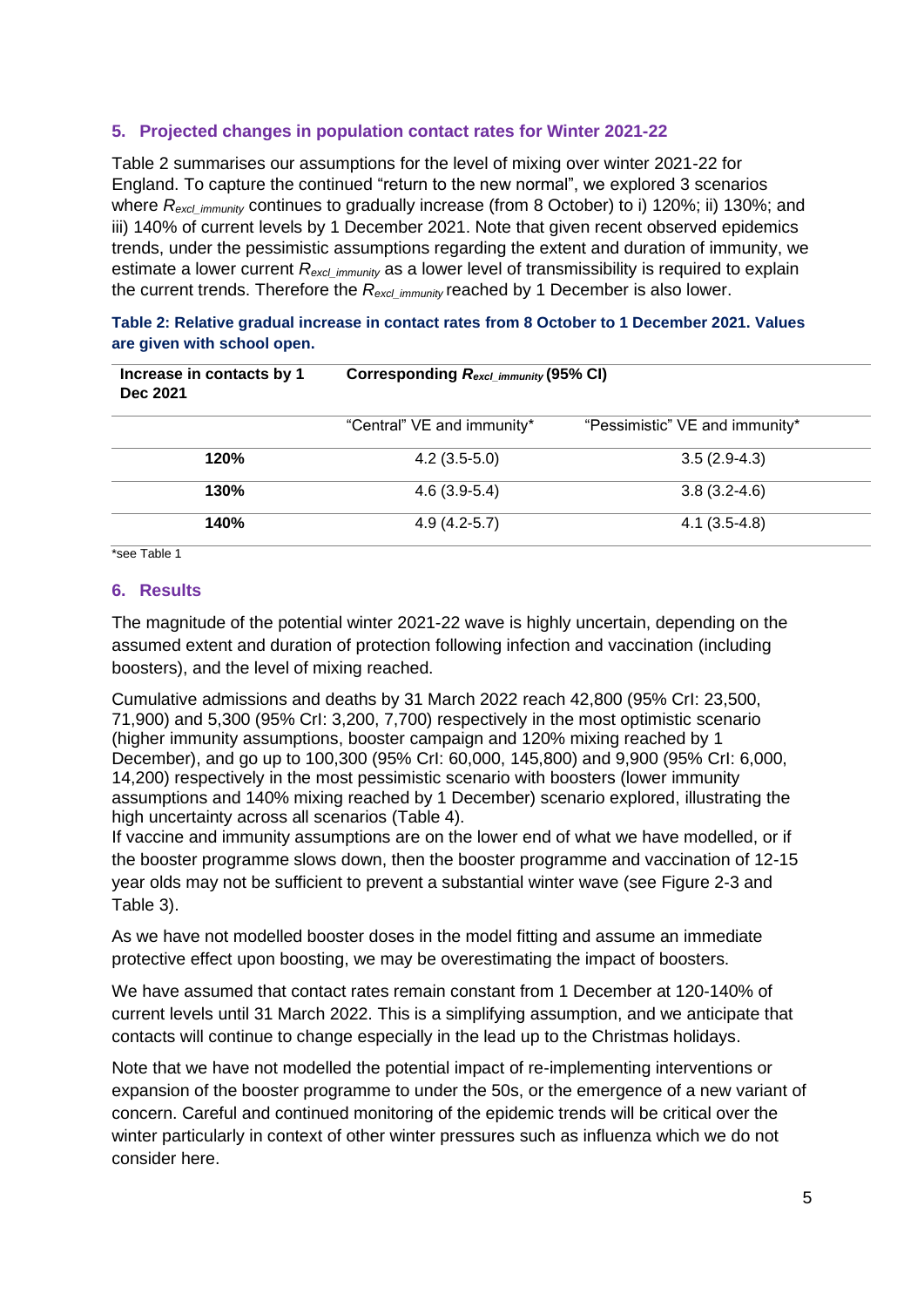

**Figure 1: Reproduction number excluding immunity (top row) and the effective reproduction number** *Reff* **(bottom row) accounting for natural- or vaccine-induced immunity in England assuming contact rates gradually increase from 8 October to 120% (light blue), 130% (blue), and 140% (dark blue) of current levels by 1 December 2021 with no further interventions (see Table 2 for corresponding** *Rexcl\_immunity* **values) and with booster campaign and vaccination of 12-15 year olds. We consider VE, cross-protection from prior infection, and waning immunity to be (left) central or (right) pessimistic (see Table 1). The horizontal dashed lines show the**  *Rexcl\_immunity* **= 1 or** *Reff* **= 1 thresholds. The y-axis limits differ in the top and bottom panels. Note that given recent observed epidemics trends, under the pessimistic assumptions regarding the extent and duration of immunity, we estimate a lower current** *Rexcluding\_immunity* **as a lower level of transmissibility is required to explain the current trends.**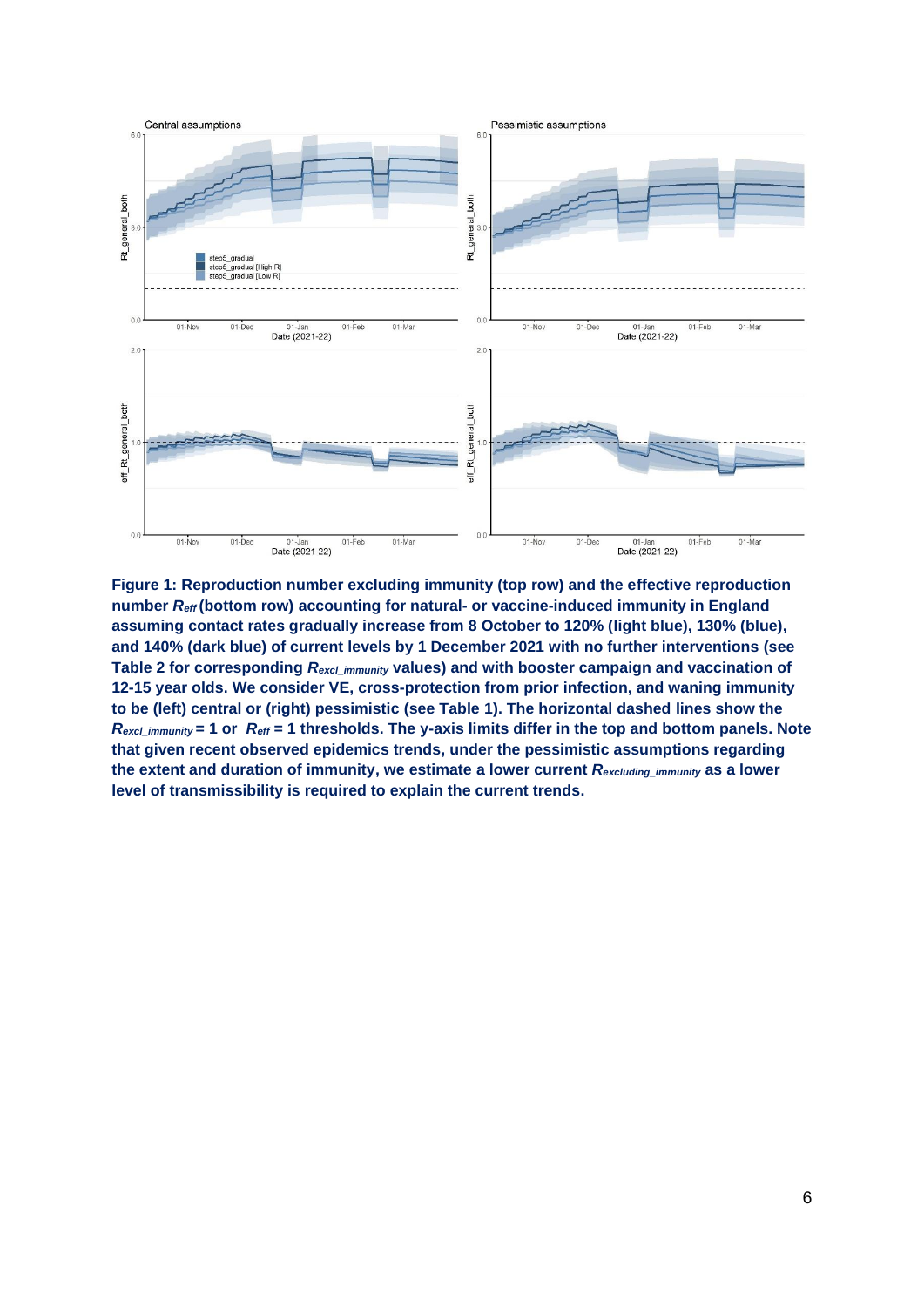

**Figure 2: COVID-19 England daily (top row) hospital occupancy, (second row) all daily deaths, (third row) daily admissions, and (bottom row) daily hospital deaths over time under our "***central***" VE and immunity assumptions with (blue) and without (pink) booster doses (see Table 1). Both set of simulations include vaccination of 12-15 year olds. The black line and grey shaded area shows the model fit and 95% CrI to the past data, the blue solid line the median projection for the central scenario with boosters and blue shaded area the 95% CrI, and the red dashed line the median projection for the central scenario without boosters and the red shaded area the 95% CrI. From left to right assuming contacts increase gradually between 8 October to 1 December 2021 to (left) 120%, (middle) 130%, and (right) 140% of current levels.**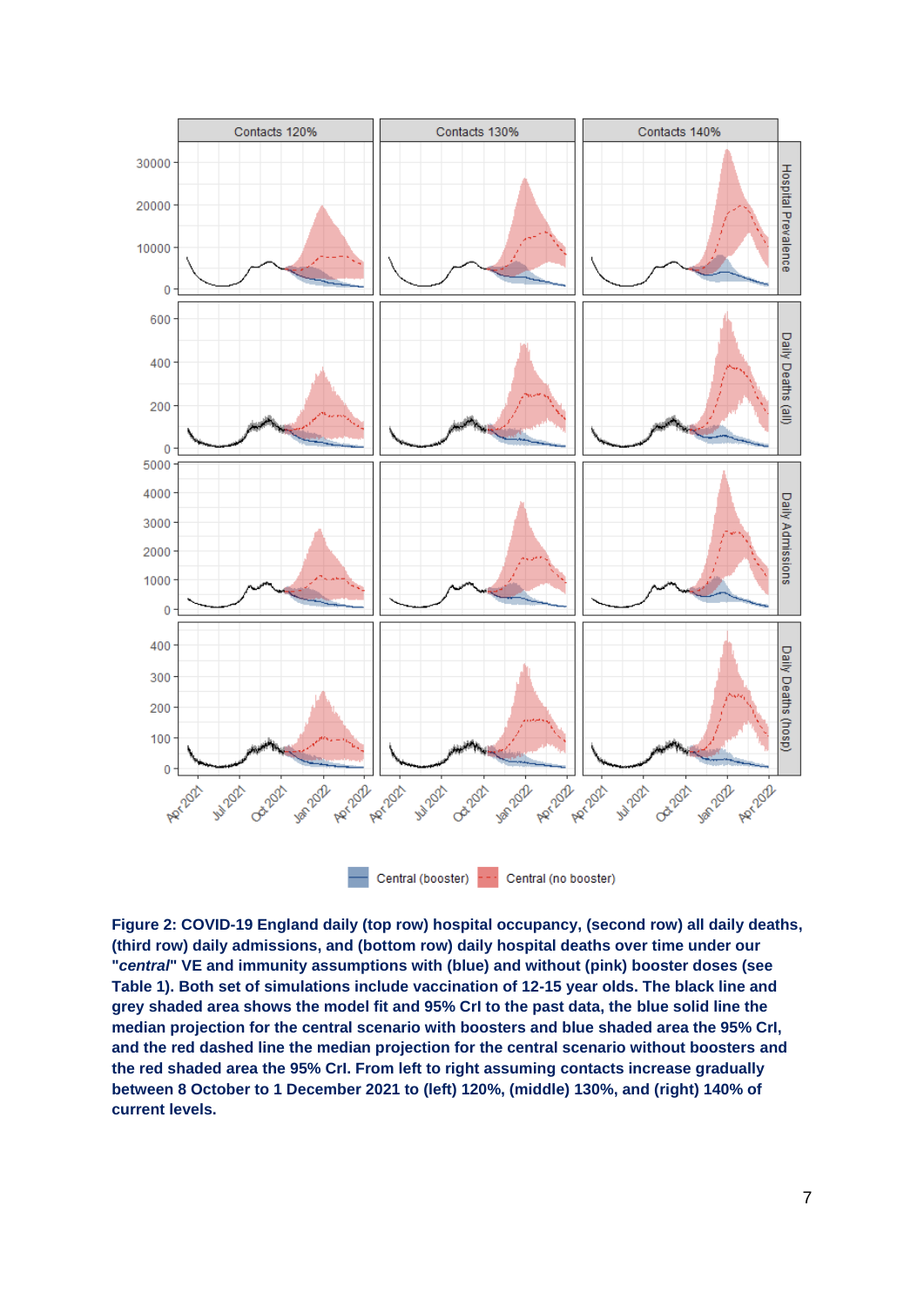

**Figure 3: COVID-19 England daily (top row) hospital occupancy, (second row) all daily deaths, (third row) daily admissions, and (bottom row) daily hospital deaths over time under our "***pessimistic***" VE and immunity assumptions with (blue) and without (pink) booster doses (see Table 1). Both set of simulations include vaccination of 12-15 year olds. The black line and grey shaded area shows the model fit and 95% CrI to the past data, the blue solid line the median projection for the central scenario with boosters and blue shaded area the 95% CrI, and the red dashed line the median projection for the central scenario without boosters and the red shaded area the 95% CrI. From left to right assuming contacts increase gradually between 8 October to 1 December 2021 to (left) 120%, (middle) 130%, and (right) 140% of current levels.**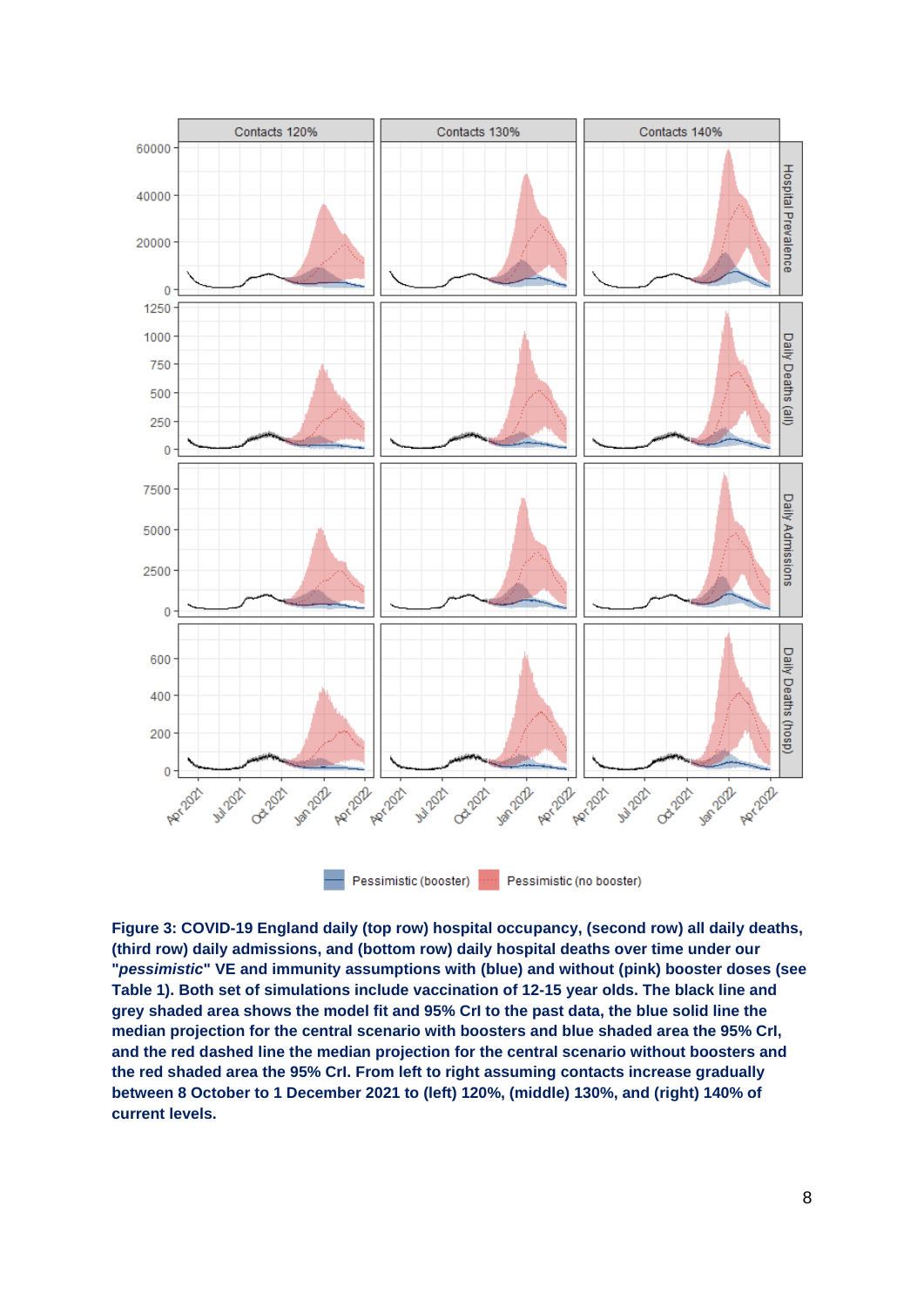**Table 3: Median cumulative deaths, hospital admissions, and incidence in England (95% CrI, nearest 100) between 8 October 2021 and 31 December 2021.**

|                                                                   | <b>Analysis type</b>                          |                 | <b>Cumulative deaths</b><br>(95%Crl) | <b>Cumulative hospital</b><br>admissions (95%Crl) | <b>Cumulative incidence</b><br>(95%Crl) |
|-------------------------------------------------------------------|-----------------------------------------------|-----------------|--------------------------------------|---------------------------------------------------|-----------------------------------------|
| VE vs Delta,<br>waning immunity,<br>cross protection <sup>1</sup> | <b>Contacts by 1</b><br>December <sup>2</sup> | <b>Boosters</b> | Up to 31 December 2021               |                                                   |                                         |
| Central                                                           | 120%                                          | Yes             | 4.000<br>(2,600, 6,100)              | 31.300<br>(18,900, 54,800)                        | 3.042.800<br>(1,330,300, 6,109,600)     |
|                                                                   | 120%                                          | No              | 9,200<br>(4,900, 17,100)             | 66,300<br>(33,300, 138,200)                       | 3,619,700<br>(1,535,600, 7,700,700)     |
|                                                                   | 130%                                          | Yes             | 4,500<br>(2,900, 6,800)              | 36,200<br>(21, 100, 63, 300)                      | 3,849,500<br>(1,770,800, 7,324,500)     |
|                                                                   | 130%                                          | No              | 11,200<br>(5,700, 20,400)            | 83,600<br>(40, 700, 167, 300)                     | 4,692,100<br>(2,069,300, 9,232,800)     |
|                                                                   | 140%                                          | Yes             | 5,000<br>(3,200, 7,500)              | 42.500<br>(24,700, 72,200)                        | 4.876.500<br>(2,352,800, 8,601,400)     |
|                                                                   | 140%                                          | No              | 13,900<br>(7,400, 23,700)            | 107,100<br>(54,300, 195,600)                      | 6,056,800<br>(2,938,300, 10,682,800)    |
|                                                                   | 120%                                          | Yes             | 3.700<br>(1,900, 8,100)              | 32,400<br>(14,500, 80,700)                        | 3.726.400<br>(1, 137, 900, 9, 861, 700) |
|                                                                   | 120%                                          | No              | 9,600<br>(3,900, 27,700)             | 69,600<br>(25, 200, 207, 500)                     | 4.454.100<br>(1,273,600, 11,958,300)    |
| Pessimistic                                                       | 130%                                          | Yes             | 4,200<br>(2,100, 9,200)              | 39,000<br>(16,600, 95,000)                        | 4,996,300<br>(1,550,700, 11,640,300)    |
|                                                                   | 130%                                          | No              | 12,400<br>(4,900, 33,500)            | 94.500<br>(33,900, 261,000)                       | 6.283.700<br>(1,947,100, 14,488,700)    |
|                                                                   | 140%                                          | Yes             | 5,000<br>(2,400, 10,200)             | 49,000<br>(21,300, 109,700)                       | 6.761.700<br>(2,415,600, 13,559,100)    |
|                                                                   | 140%                                          | No              | 15,800<br>(6,000, 39,600)            | 125,000<br>(43,600, 310,500)                      | 8,279,400<br>(2,724,200, 16,561,300)    |

**1**See Table 1 for details on cross-protection and VE. **2**Relative increase in contacts compared to current estimate as of 8 October 2021.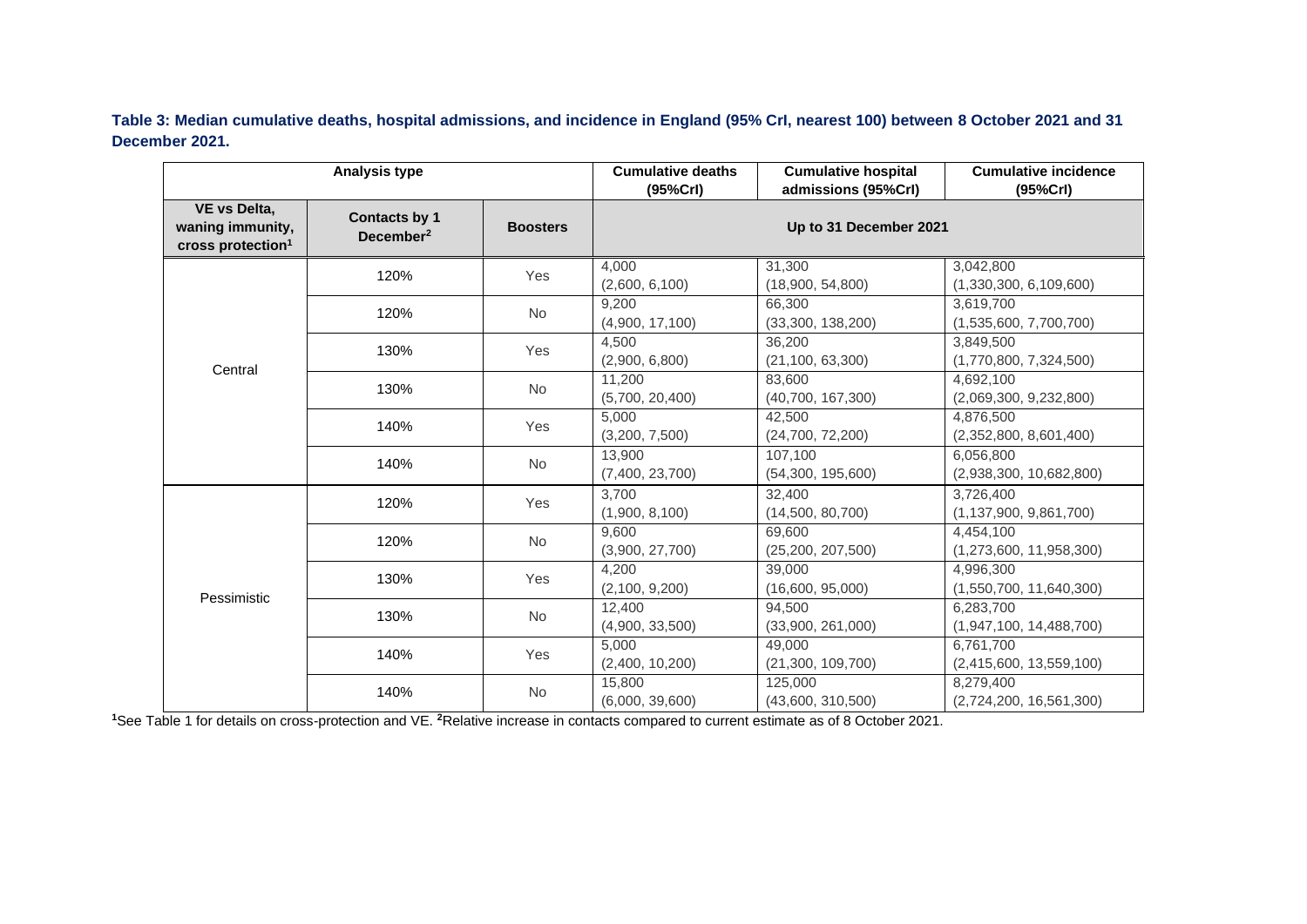**Table 4: Median cumulative deaths, hospital admissions, and incidence in England (95% CrI, nearest 100) between 8 October 2021 and 31 March 2022.** 

| <b>Analysis type</b>                                                     |                                     |                 | <b>Cumulative deaths</b><br>(95%Crl) | <b>Cumulative hospital</b><br>admissions (95%Crl) | <b>Cumulative incidence</b><br>(95%CrI)    |
|--------------------------------------------------------------------------|-------------------------------------|-----------------|--------------------------------------|---------------------------------------------------|--------------------------------------------|
| <b>VE vs Delta, waning</b><br>immunity, cross<br>protection <sup>1</sup> | Contacts by 1 December <sup>2</sup> | <b>Boosters</b> | <b>Up to 31 March 2022</b>           |                                                   |                                            |
|                                                                          | 120%                                | Yes             | 5,300<br>(3,200, 7,700)              | 42.800<br>(23,500, 71,900)                        | 4,831,400<br>(2, 138, 700, 8, 323, 000)    |
|                                                                          | 120%                                | No              | 21.700<br>(9,100, 35,600)            | 150,900<br>(62,800, 263,000)                      | 6.924.800<br>(2,827,000, 11,672,200)       |
|                                                                          | 130%                                | <b>Yes</b>      | 6,600<br>(4, 100, 9, 100)            | 54.700<br>(31,500, 83,800)                        | 6.594.000<br>(3,516,100, 9,855,600)        |
| Central                                                                  | 130%                                | No              | 31,500<br>(15,900, 43,300)           | 223.000<br>(110, 700, 320, 600)                   | 9,695,000<br>(4,999,400, 13,680,900)       |
|                                                                          | 140%                                | <b>Yes</b>      | 7,900<br>(5,300, 10,300)             | 68.500<br>(42,700, 96,400)                        | 8.438.900<br>(5,271,600, 11,330,400)       |
|                                                                          | 140%                                | No              | 41.700<br>(27, 100, 51, 000)         | 298,400<br>(194, 500, 375, 900)                   | 12.238.700<br>(8, 197, 500, 15, 408, 100)  |
| Pessimistic                                                              | 120%                                | Yes             | 6,300<br>(2,700, 11,400)             | 60.400<br>(22, 100, 112, 200)                     | 7.972.700<br>(2,612,500, 13,018,400)       |
|                                                                          | 120%                                | No              | 37,300<br>(12,000, 59,200)           | 252,100<br>(73,800, 398,000)                      | 11.743.100<br>(3,895,200, 17,178,800)      |
|                                                                          | 130%                                | Yes             | 8.000<br>(4,000, 12,700)             | 79.700<br>(35,300, 127,800)                       | 10.480.500<br>(4,902,100, 14,655,400)      |
|                                                                          | 130%                                | <b>No</b>       | 49.700<br>(22,500, 66,700)           | 342,700<br>(145,700, 460,200)                     | 14.912.500<br>(7,337,000, 19,133,600)      |
|                                                                          | 140%                                | Yes             | 9,900<br>(6,000, 14,200)             | 100,300<br>(60,000, 145,800)                      | 12,772,633<br>(8,277,300, 16,498,200)      |
|                                                                          | 140%                                | <b>No</b>       | 59,900<br>(36,900, 73,700)           | 418,200<br>(248, 500, 516, 200)                   | 17,406,900<br>(11, 298, 900, 21, 011, 700) |

**1**See Table 1 for details on cross-protection and VE. **2**Relative increase in contacts compared to current estimate as of 8 October 2021.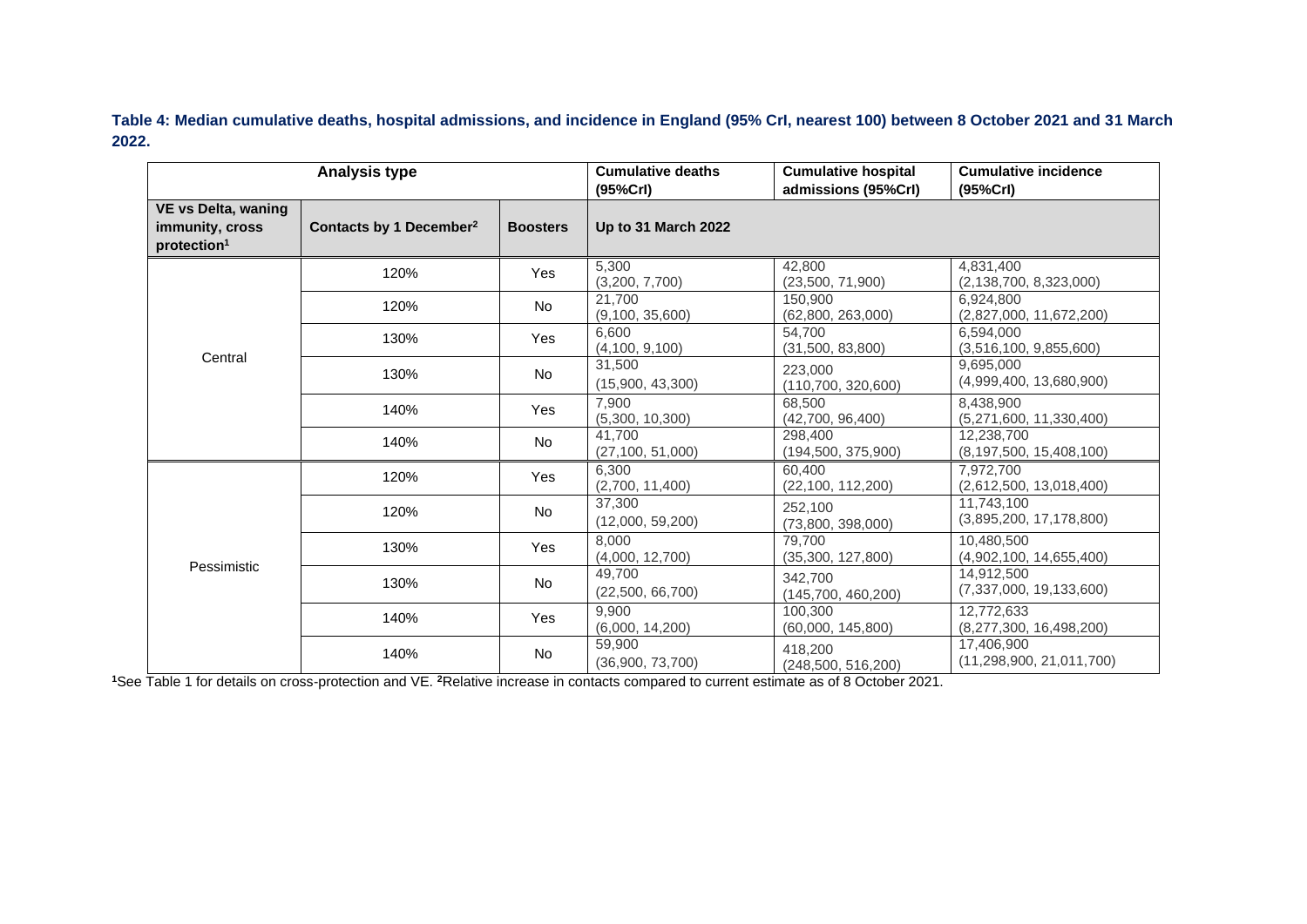# *C. Appendix*

### **Key assumptions**

- a. We do not allow for administration of booster doses before vaccine-induced immunity has waned. Individuals with ongoing full effect of second dose cannot receive increased protection (*pessimistic)* but boosters are given to less protected (optimistic).
- b. We assume an exponential waning of vaccine-induced immunity based on PHE data [1] with a mean of 20 weeks.
- c. We assume that all booster doses are mRNA vaccines and post-booster VE will be the same regardless of first and second dose vaccine type.
- d. We assume that booster effectiveness does not wane over the timescale of our analyses (*optimistic*)
- e. The booster roll out schedule used (from Cabinet Office roll out assumptions) may be overly optimistic for the [early period.](https://www.bbc.co.uk/news/uk-58858042) If that is the case the early trajectory of the epidemic is likely to be closer to the no booster scenario (*optimistic*)
- f. We account for booster doses and vaccines administered to 12-15 year olds in the past by assuming these all occur in the first week of the simulation.
- g. All scenarios incorporate seasonality in transmission with a 20% peak to trough variation in transmissibility throughout the year.
- h. There is considerable uncertainty in the level of contacts that may occur in the coming months.
- i. We assumed infection with the Delta variant was more severe than Alpha with a 1.85x hospitalisation risk.
- j. We estimate the relative transmissibility of Delta over Alpha by fitting a two-variant model to Delta and Alpha cases over time.
- k. We assume vaccines provide protection against infection in addition to protection from severe disease and death *(optimistic).*
- l. We assume vaccines prevent to a certain extent, an infected person who is vaccinated from transmitting the virus.
- m. We model school holidays by assuming an average decrease in *Rexcl\_immunity* for Delta of 0.25 whilst schools are closed.
- n. We assume Moderna has the same VE as Pfizer.
- o. We assume no correlation between vaccine uptake and risk of severe infection. If uptake is lower in groups at higher risk of severe disease (e.g. ethnic groups), our results would be too optimistic in terms of hospitalisations and deaths *(optimistic)*.
- p. We do not model differential infectivity or susceptibility by age.
- q. We assume no dynamic replenishment of the care-home population *(optimistic).*
- r. We do not model the reintroduction of interventions, or the potential expansion of the booster programme to the under 50s *(pessimistic).*
- s. We do not consider the emergence of new variants of concern *(optimistic)*.

### **Methods**

We used a stochastic compartmental model of SARS-CoV-2 transmission fitted to multiple data streams from each NHS region in England. The model is stratified into 17 five-year age groups (0-4, 5-9, …, 75-79, 80+), a group of care home residents (CHR) and a group of care home workers (CHW). The model has been described in detail elsewhere [20]. The model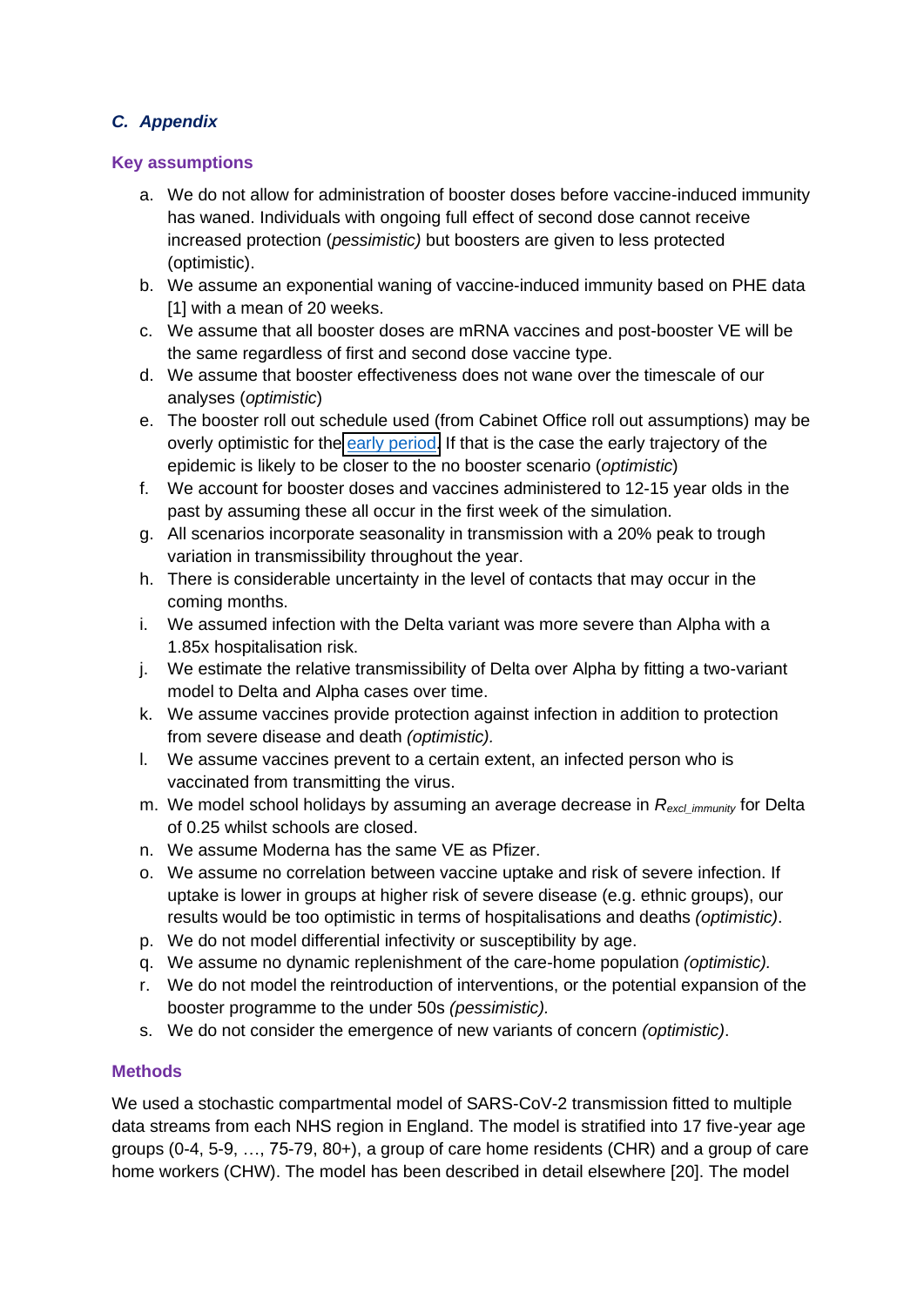was extended to include vaccination where each compartment in the model is further stratified to account for vaccination status [21]. We used parameter values calibrated to data from 8 October 2021. The model was fitted with vaccination (both first and second doses) as reported by PHE to SPI-M. The model is further fitted to variant and mutation data to explicitly model the emergence of the Delta variant and estimate its transmission advantage over Alpha. Full details are described in [21, 22].

### *Definitions of the relative contact rate and the reproduction number*

Throughout, we consider two definitions of the reproduction number:

- **The reproduction number in the absence of immunity,**  $R_{\text{excl\,immunity}}$ **, defined as** the average number of secondary infections that an infected individual would generate in a large population with no immunity. *Rexcl\_immunity* depends on the virulence of the pathogen and the contact patterns in the population, but not the level of population immunity. We use different values of *R<sub>excl\_immunity* to reflect different levels</sub> of mixing associated with different levels of restrictions, irrespective of the level of immunity in the population.
- **The effective reproduction number,**  $R_{\text{eff}}$ , defined as the average number of secondary infections that an infected individual will generate with current levels of population immunity. *Reff* depends on the virulence of the pathogen, the contact patterns in the population and the level of immunity in the population. We use *Reff* to characterise the extent to which the epidemic is under control, with *Reff* > 1 in a growing epidemic and *Reff* < 1 in a declining epidemic.

*Rexcl\_immunity* and *Reff* are linked through the proportion of the population who are immune (because of infection- or vaccine-induced immunity)  $p_{immune}$ , with  $R_{\text{eff}} = R_{\text{excl-immunit}} * (1$ *pimmune*).

### *Transmissibility associated with potential changes in contact rates over Winter 2021- 22*

The level of transmissibility associated with the potential re-introduction of NPIs (as set out in "Plan B") is highly uncertain.

We modelled 3 scenarios for Winter 2021-22 with a gradual linear increase of *Rexcl\_immunity* from the current estimated level up to:

- 1. 120% of current levels by 1 December 2021
- 2. 130% of current levels by 1 December 2021
- 3. 140% of current levels by 1 December 2021

We additionally assumed that school holidays will decrease transmissibility in terms of *Rexcl\_immunity* by an average of -0.25.

#### *Vaccine roll out and waning of vaccine-induced immunity*

We assume first doses were delivered in England between 8 December 2020 and 8 October 2021 as reported in data received from PHE via SPI-M. We then assume an average vaccine dose roll-out of 1.3 million booster doses administered per week for the vulnerable and over 50-year olds and an average of 200,000 first doses offered per week for those aged between 12 and 15. We assume uptake amongst 12-15 year olds will be 50%. To account for second doses, we assumed that the number of available first doses on a given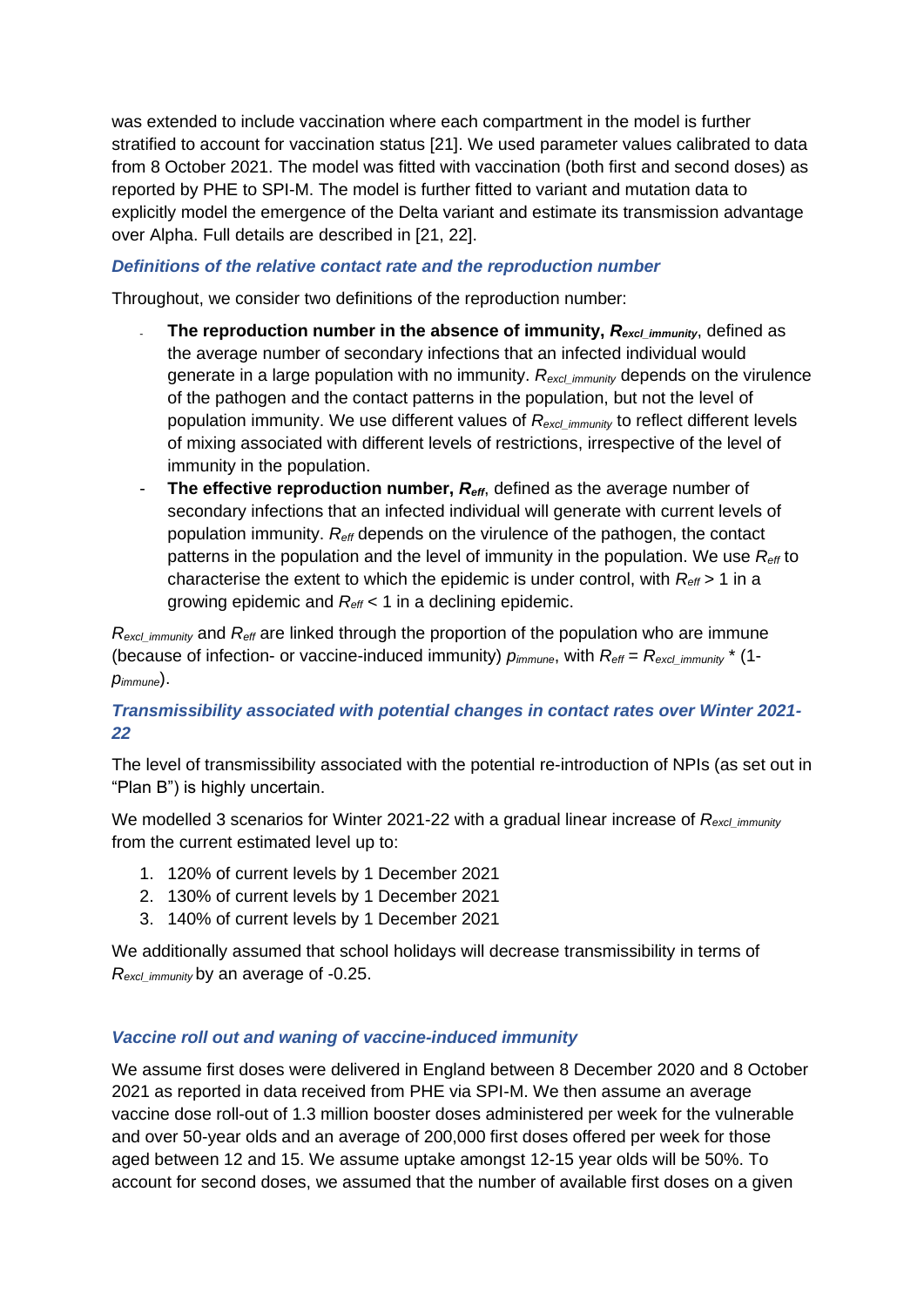day is given by the total available doses on that day and subtract the number of first doses administered 77 days (11 weeks) prior. If the resulting value was negative, this was set to 0. From 8 October onwards, we assumed doses are split between NHS regions in proportion to their population size. We assumed that a mixture of Pfizer and AstraZeneca vaccines as observed thus far in each age group continue to be distributed to individuals 40+ years and <40 years will receive Pfizer or Moderna only.

We assume doses are distributed following the JCVI priority list i.e. to:

- 1. Care home workers and residents
- 2. Individuals 50 or over by decreasing 5-year age band priority as well as health care workers (we assume a fraction of the working age population to be within this group) and vulnerable individuals (also modelled as a fraction of the population)
- 3. Individuals under 50
- 4. One dose of Pfizer or Moderna to individuals 50+ years at least 6 months after their second dose
- 5. One dose of Pfizer to children 12-15 years

Children under 12 years are not vaccinated in our analyses. As our model is stratified using 5-year age classes, we model the vaccination of individuals aged 12-14 by assuming homogeneous eligibility in 60% (3/5 individual ages in the age class) of the 10-14 age group.

We assume degree-type protection from vaccination: all vaccinees have their likelihood of acquiring infection reduced by a factor of (*1 – vaccine effectiveness*), see section on vaccine effectiveness below for more detail.

There are 6 successive vaccination stages (duration of each stage and effectiveness of vaccine in each stage are shown below) associated with each compartment in the model:

- Unvaccinated
- Vaccinated with 1<sup>st</sup> dose before onset of vaccine effectiveness
- Vaccinated with 1<sup>st</sup> dose with full effectiveness from  $1<sup>st</sup>$  dose this includes individuals having received the second dose before the onset of effectiveness of the second dose
- Vaccinated with  $2^{nd}$  dose with full effectiveness from  $2^{nd}$  dose
- Waning vaccine-induced immunity
- Vaccinated with booster dose with effectiveness described in Table 1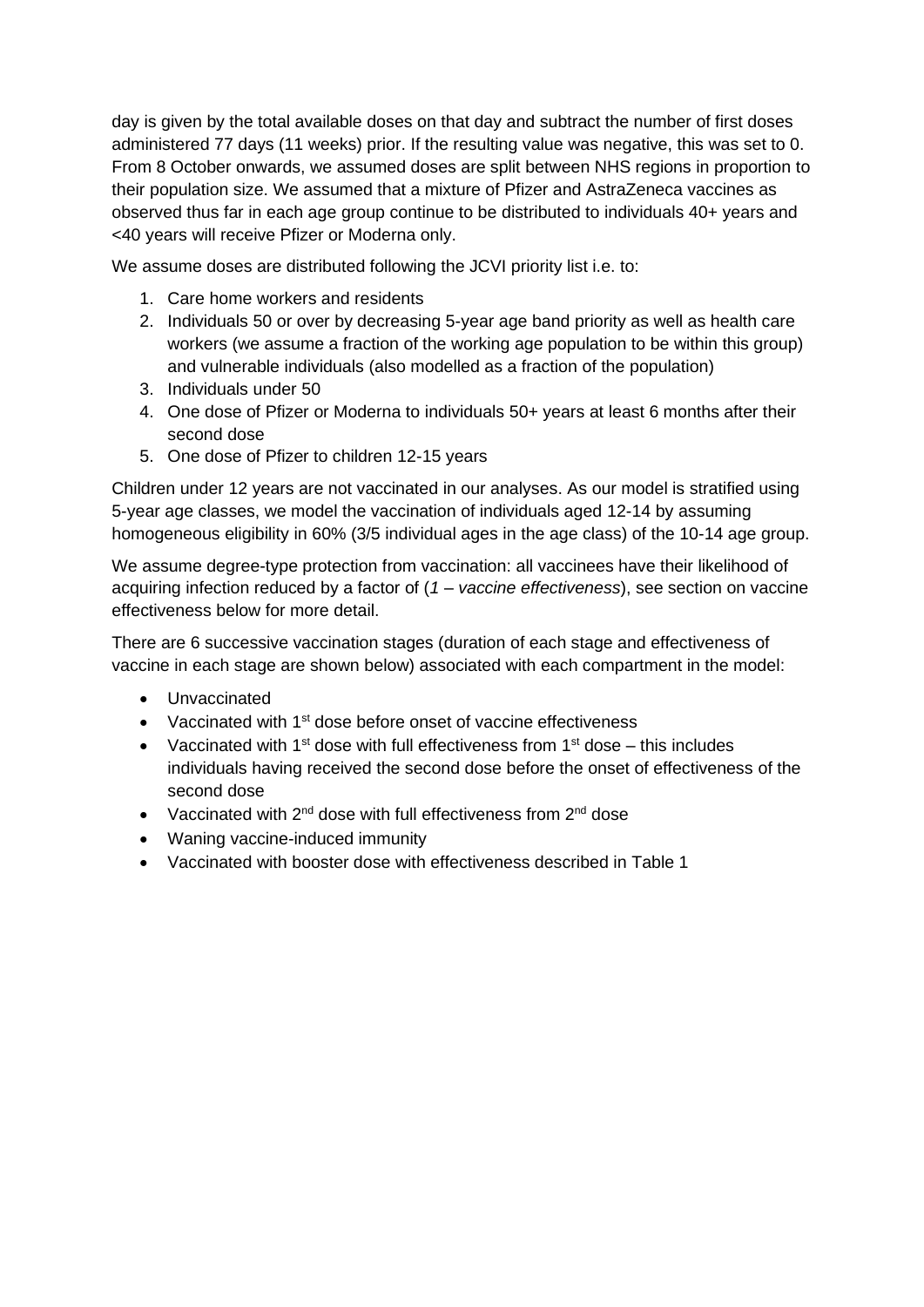| Vaccine effectiveness                     |              |         |    |                                                                    |     |  |
|-------------------------------------------|--------------|---------|----|--------------------------------------------------------------------|-----|--|
|                                           |              |         |    |                                                                    |     |  |
|                                           |              |         |    |                                                                    |     |  |
|                                           |              |         |    |                                                                    |     |  |
|                                           |              |         |    |                                                                    |     |  |
|                                           |              |         |    |                                                                    |     |  |
|                                           |              |         |    |                                                                    |     |  |
|                                           |              |         |    |                                                                    |     |  |
|                                           |              |         |    |                                                                    |     |  |
|                                           |              |         |    |                                                                    |     |  |
| Second dose<br>First dose                 |              | Booster |    |                                                                    |     |  |
|                                           |              |         |    |                                                                    |     |  |
| Vaccination mean stages duration (weeks): |              |         |    |                                                                    |     |  |
| Determined by<br>vaccination<br>schedule  | $\mathbf{3}$ | 9       | 20 | Lower VE until<br>booster at least<br>6 months after<br>$2nd$ dose | Inf |  |

**Figure S1: Vaccination stage duration and associated vaccine effectiveness. The lower panel depicts mean duration of vaccination stages in weeks (numbers denote number of weeks in each stage). The top panel shows the associated vaccine effectiveness and delays to protection over time.** 

Vaccine effectiveness after first, second, and booster doses was varied across scenarios (see Table 1), but we assume:

- No effectiveness in the 21 days following the first dose
- Immediate effectiveness of the second dose following dose 2 in our forward simulations
- An exponential waning of vaccine-induced immunity based on PHE data [1] with a mean of 20 weeks
- Immediate effectiveness of the booster dose (see Table 1)

Phase 2 PF and AZ vaccine trial results indicated substantial increase in immunogenicity only after 2 to 3 weeks post-dose 1, and one-week post-dose 2 [23, 24]. We therefore assumed a 21-day (respectively 7-day) delay between receiving the first (respectively second) dose and the onset of dose-specific effectiveness in the fits, but assumed immediate second dose effectiveness in our forward simulations.

We fit a daily multiplicative VE reduction factor for two vaccines (AZ and PF) across three disease severity tiers (mild, severe, and death) to recent PHE data [1]. We assumed that vaccine-induced immunity waned from 42 days post dose two and extrapolated to 200 days (Figure S2). We then assumed an 11.3-fold and 19.5-fold increase in PF VE upon receiving a booster dose at least 6 months post-dose two for mild and severe disease respectively based on Israeli Ministry of Health data [2]. Due to all UK booster shots being PF or Moderna vaccines, we assumed that VE for those initially administered with AZ would have the same VE post-booster as those initially vaccinated with PF/Mod, based upon effectiveness results for AZ primers and PF boosters [25].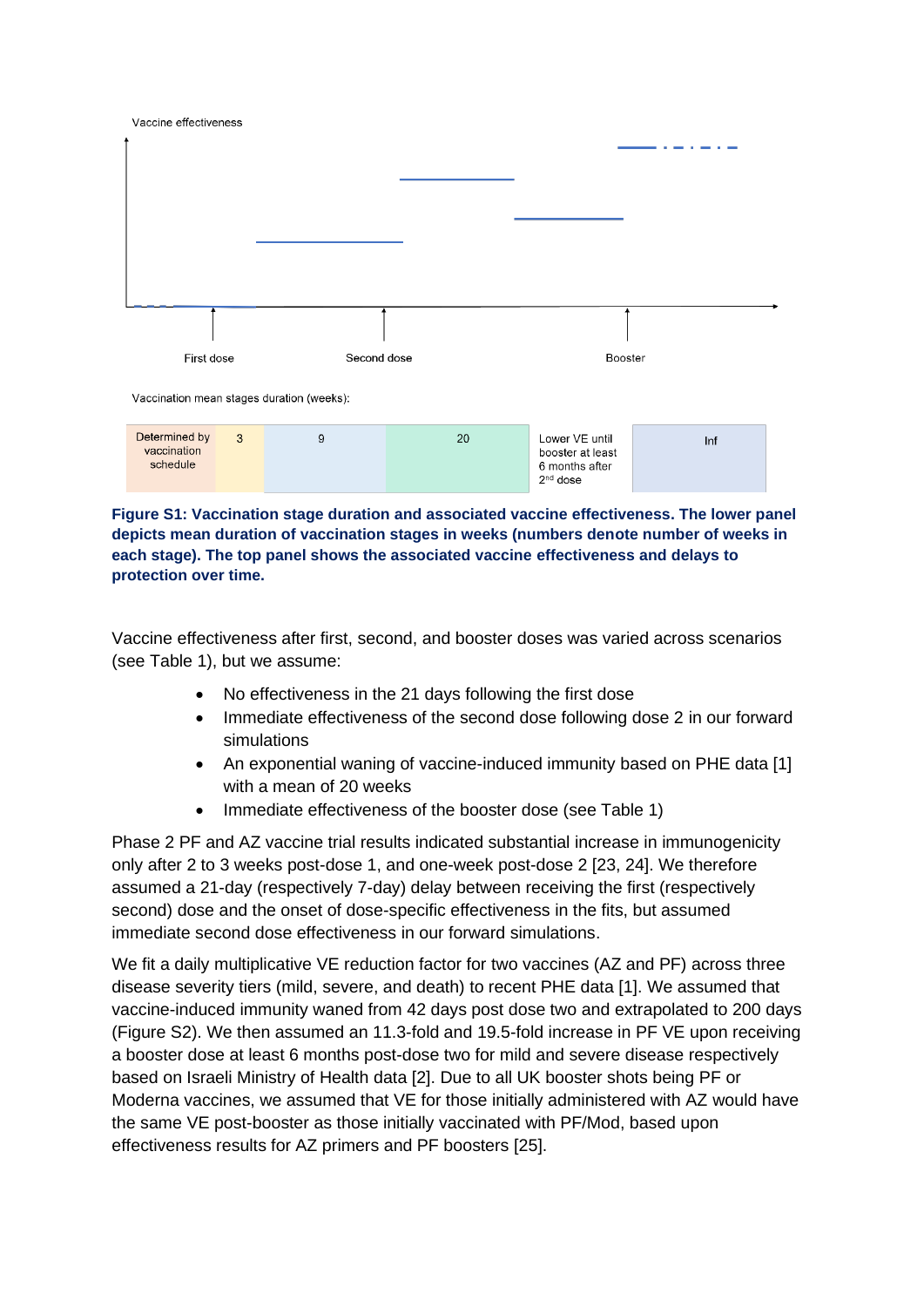

**Figure S2: Waning vaccine effectiveness against A) mild disease, B) severe disease, and C) death for AZ (pink; bottom in each panel) and PF (blue; top in each panel) vaccines from 42 days post dose two. The points show the PHE data** [1] **and the line the model fit.**

#### *Vaccine effectiveness*

We assumed that the vaccine has five effects (Table 1):

- 1. Effectiveness *against infection, einf*: Reducing the risk of infection in vaccinated individuals, compared to those not vaccinated*.*
- 2. Effectiveness *against symptoms conditional on infection, esympt | inf*: Reducing the risk of symptoms in vaccinated individuals who become infected, compared to those not vaccinated who become infected*.*
- 3. Effectiveness *against severe symptoms requiring hospitalisation, conditional on symptomatic infection, ehosp | sympt*: Reducing the risk of severe symptoms requiring hospitalisation in a vaccinated individual who becomes infected and symptomatic, compared to those not vaccinated who become infected and symptomatic*.*
- 4. Effectiveness *against death, conditional on disease severe enough to require hospitalisation, edeath | hosp*: Reducing the risk of death in a vaccinated individual who becomes infected, symptomatic, and requires hospitalisation, compared to those not vaccinated who become infected, symptomatic and require hospitalisation.
- 5. Effectiveness against *onward transmission conditional on infection etransmit | inf:*  Reducing the risk of onward transmission from a vaccinated individual who becomes infected, compared to those not vaccinated who become infected.

The first two effects combined reduce the risk of symptomatic infection ("*Effectiveness against symptomatic infection, esympt*", non-conditional on infection) in vaccinated individuals, compared to those not vaccinated*.* The first three effects combined reduce the risk of severe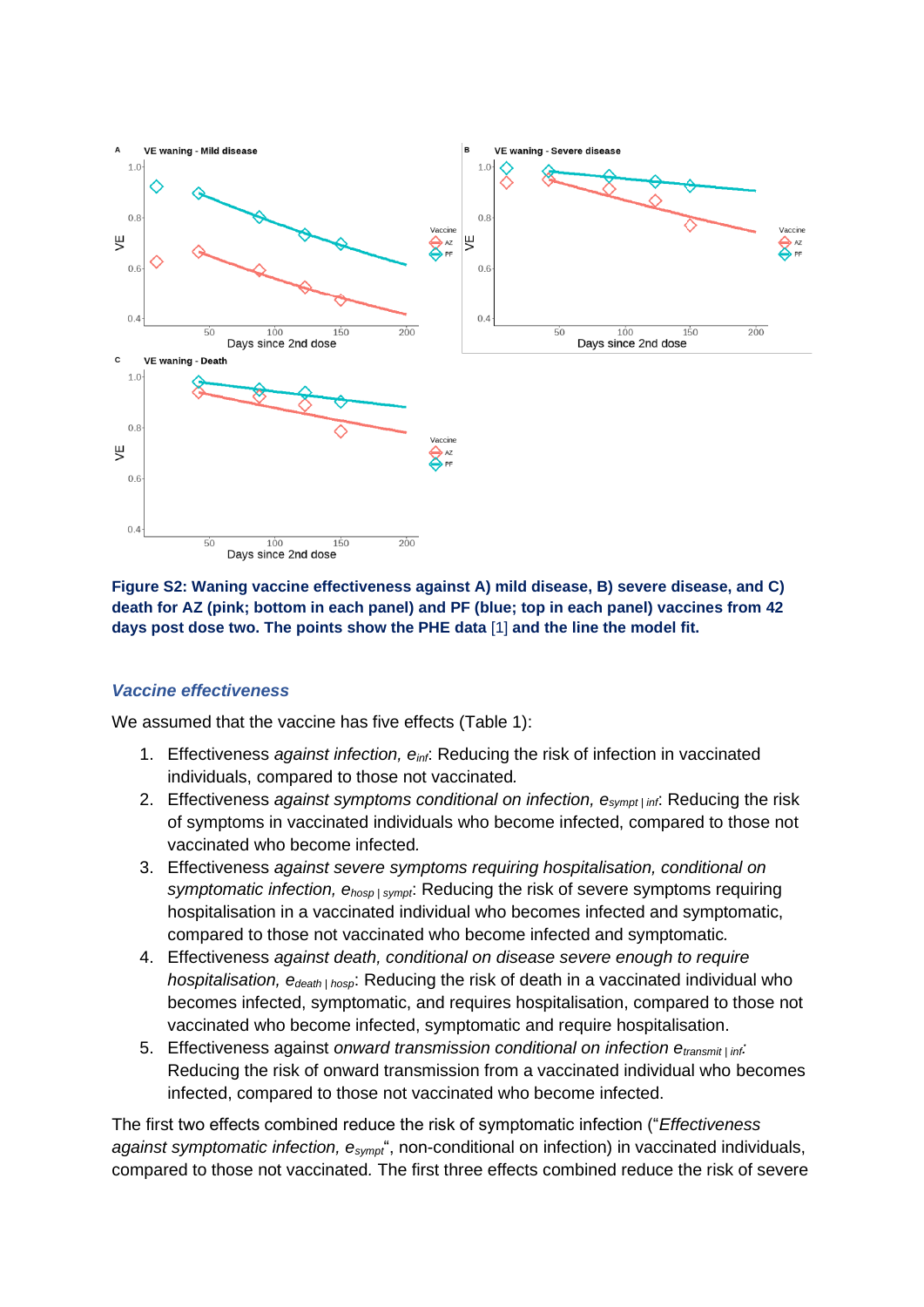infection ("Effectiveness *against severe infection, ehosp*", non-conditional on symptomatic infection) in vaccinated individuals, compared to those not vaccinated*.*

Assumed values of effectiveness for *einf* , and *esympt* and *ehosp* are shown in Table 1.

The reduction in the risk of being symptomatically infected (*esympt)*, as reported in clinical trials, is determined by both the reduction in the risk of being infected (*einf*) and the reduction in the risk of becoming symptomatic if infected (*esympt | inf*) as follows:

$$
e_{sympt}=e_{inf}+(1-e_{inf})^{*}e_{sympt\,|\,inf}
$$

Similarly, the reduction in the risk of being severely infected (*ehosp)*, as reported in some clinical trials, is determined by the reduction in the risk of being infected (*einf*), and of being symptomatically infected (*esympt),* the reduction in the risk of becoming symptomatic if infected (*esympt | inf*), and the reduction in the risk of developing severe symptoms if infected and symptomatic (*ehosp | sympt*) as follows:

$$
e_{\text{hosp}} = e_{\text{sympt}} + (1 - e_{\text{inf}}) * (1 - e_{\text{sympt}}) * e_{\text{hosp}} \, \text{sympt}
$$

Similarly, the reduction in the risk of death *(edeath),* as listed in Table 1, is determined by the reduction in the risk of being infected (*einf*), and of severe disease warranting hospitalisation (*ehosp*), the reduction in risk of becoming symptomatic if infected (*esympt | inf*), the reduction in risk of developing severe symptoms if infected and symptomatic (*ehosp | sympt*), and the reduction in risk of death if displaying severe symptoms (*edeath | hosp*) as follows:

 $e_{death} = e_{hosp} + (1 - e_{inf})^*(1 - e_{sympt} \cdot \text{inf})^*(1 - e_{hosp} \cdot \text{sympt})^* e_{death} \cdot \text{hosp}$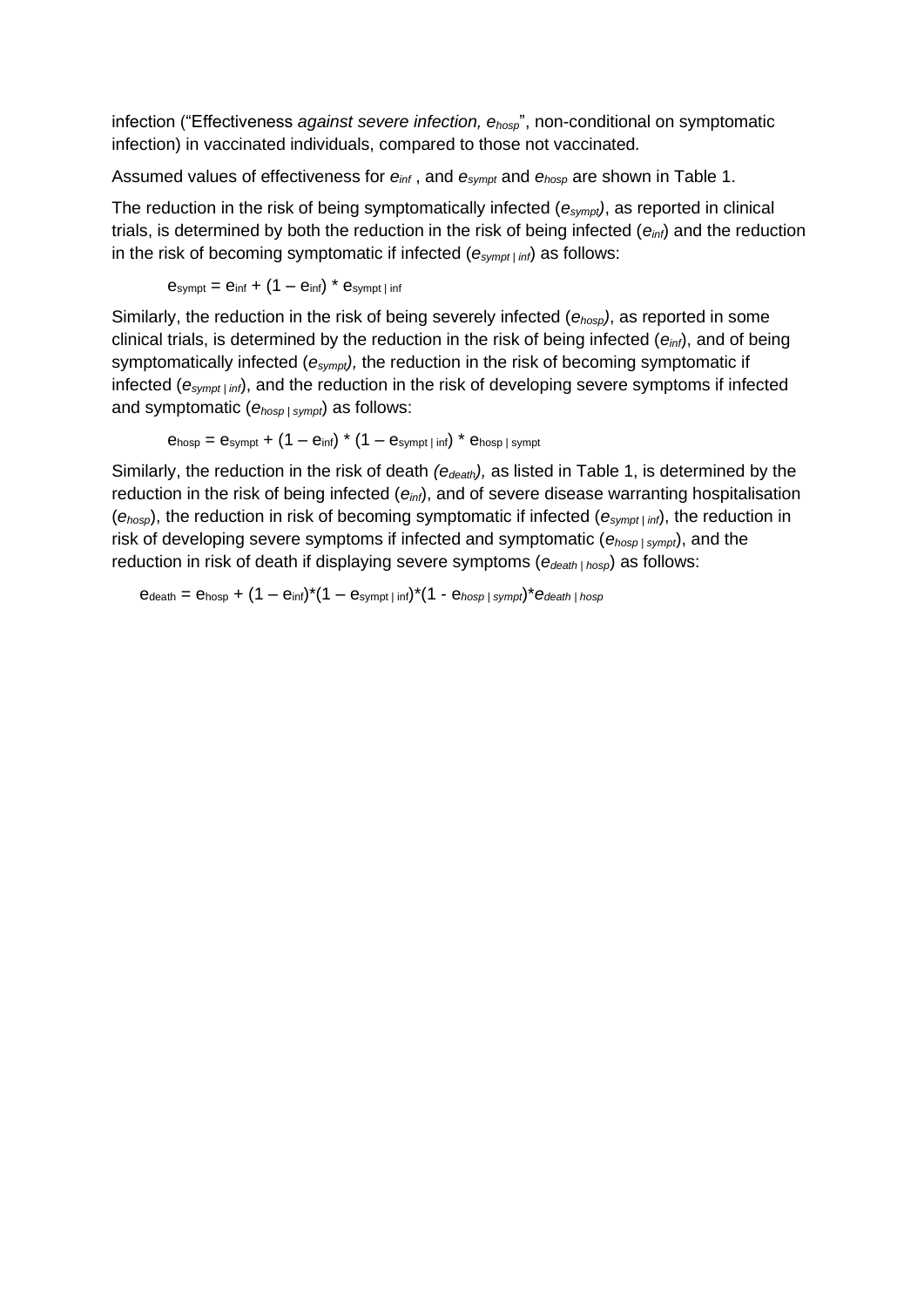#### *D. Supplementary Results*



**Figure S3: COVID-19 England daily (top row) hospital occupancy, (second row) all daily deaths, (third row) daily admissions, and (bottom row) daily hospital deaths over time under our "***central***" VE and immunity assumptions with booster doses and vaccination of 12-15 year olds (see Table 1). The black line and grey shaded area shows the model fit and 95% CrI to the past data, the red solid line the median projection, and the red shaded area the 95% CrI. From left to right assuming contacts increase gradually between 8 October to 1 December 2021 to (left) 120%, (middle) 130%, and (right) 140% of current levels.**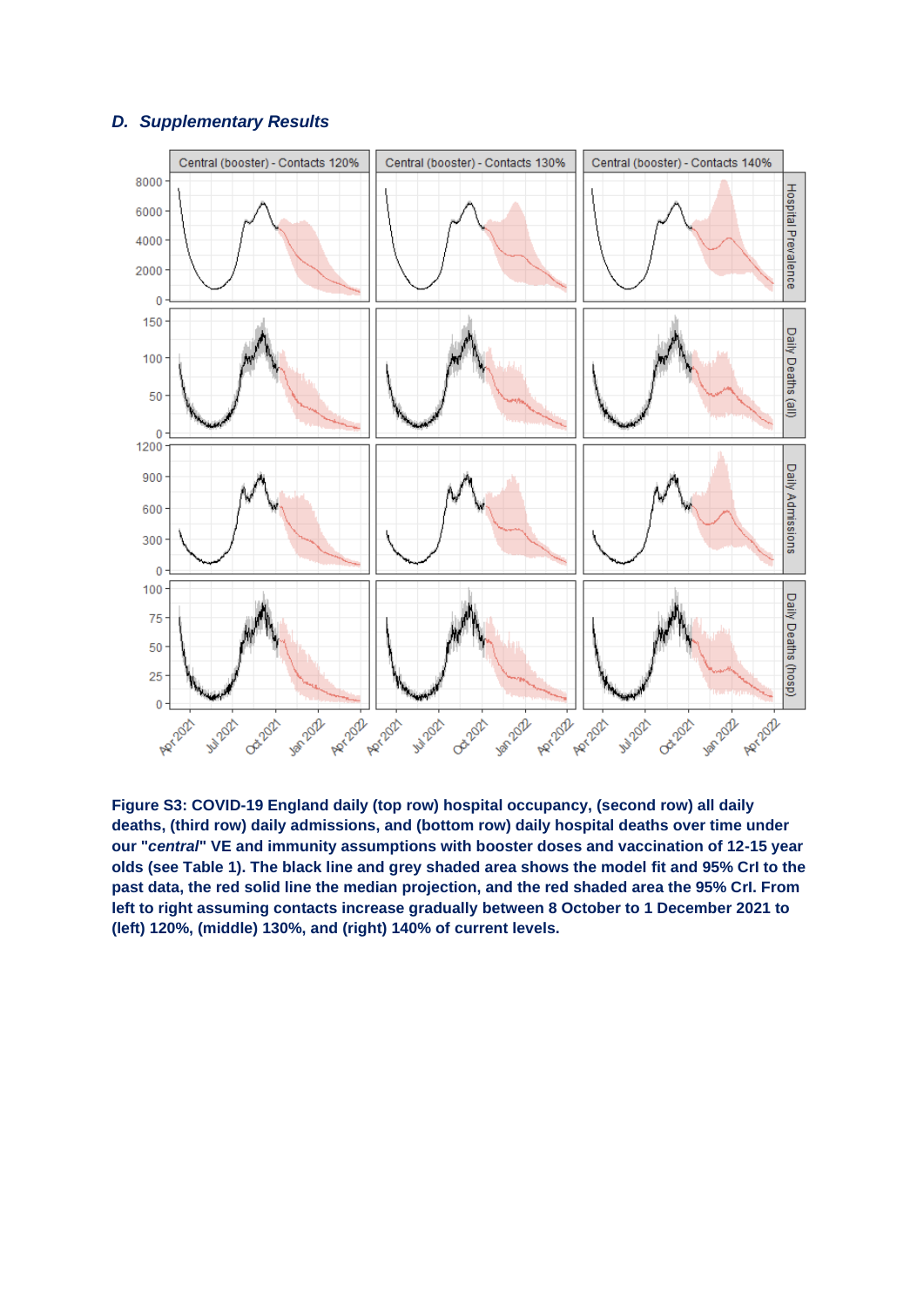

**Figure S4: COVID-19 England daily (top row) hospital occupancy, (second row) all daily deaths, (third row) daily admissions, and (bottom row) daily hospital deaths over time under our "***pessimistic***" VE and immunity assumptions with booster doses and vaccination of 12-15 year olds (see Table 1). The black line and grey shaded area shows the model fit and 95% CrI to the past data, the red solid line the median projection, and the red shaded area the 95% CrI. From left to right assuming contacts increase gradually between 8 October to 1 December 2021 to (left) 120%, (middle) 130%, and (right) 140% of current levels.**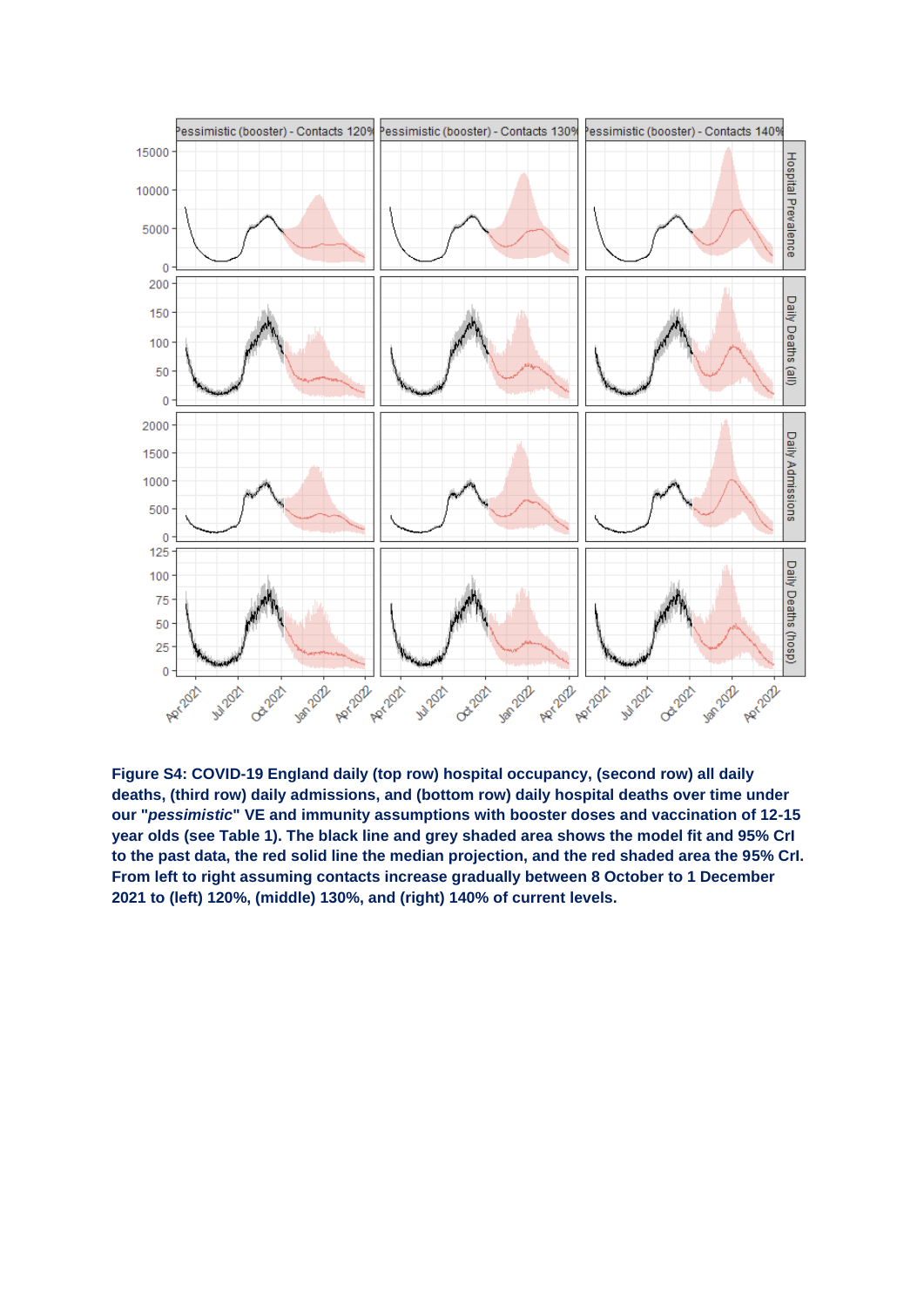

**Figure S5: COVID-19 England daily (top row) hospital occupancy, (second row) all daily deaths, (third row) daily admissions, and (bottom row) daily hospital deaths over time under our "central" VE and immunity assumptions with vaccination of 12-15 year olds but** *without* **booster doses (see Table 1). The black line and grey shaded area shows the model fit and 95% CrI to the past data, the red solid line the median projection, and the red shaded area the 95% CrI. From left to right assuming contacts increase gradually between 8 October to 1 December 2021 to (left) 120%, (middle) 130%, and (right) 140% of current levels. Note this plot is based on 100 particles rather than 200 used for all other plots.**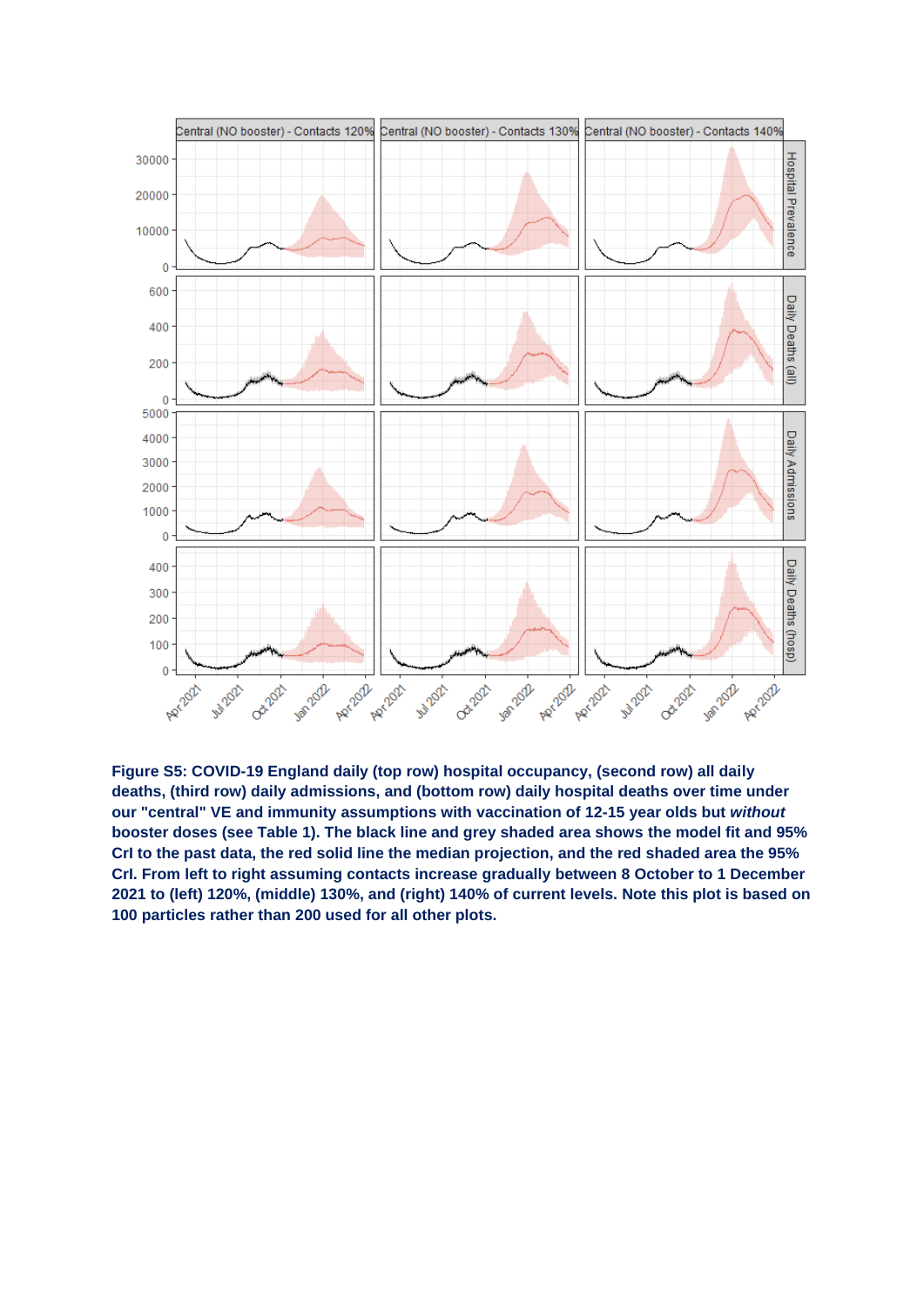

**Figure S6: COVID-19 England daily (top row) hospital occupancy, (second row) all daily deaths, (third row) daily admissions, and (bottom row) daily hospital deaths over time under our "pessimistic" VE and immunity assumptions with vaccination of 12-15 year olds but**  *without* **booster doses (see Table 1). The black line and grey shaded area shows the model fit and 95% CrI to the past data, the red solid line the median projection, and the red shaded area the 95% CrI. From left to right assuming contacts increase gradually between 8 October to 1 December 2021 to (left) 120%, (middle) 130%, and (right) 140% of current levels. Note this plot is based on 100 particles rather than 200 used for all other plots.**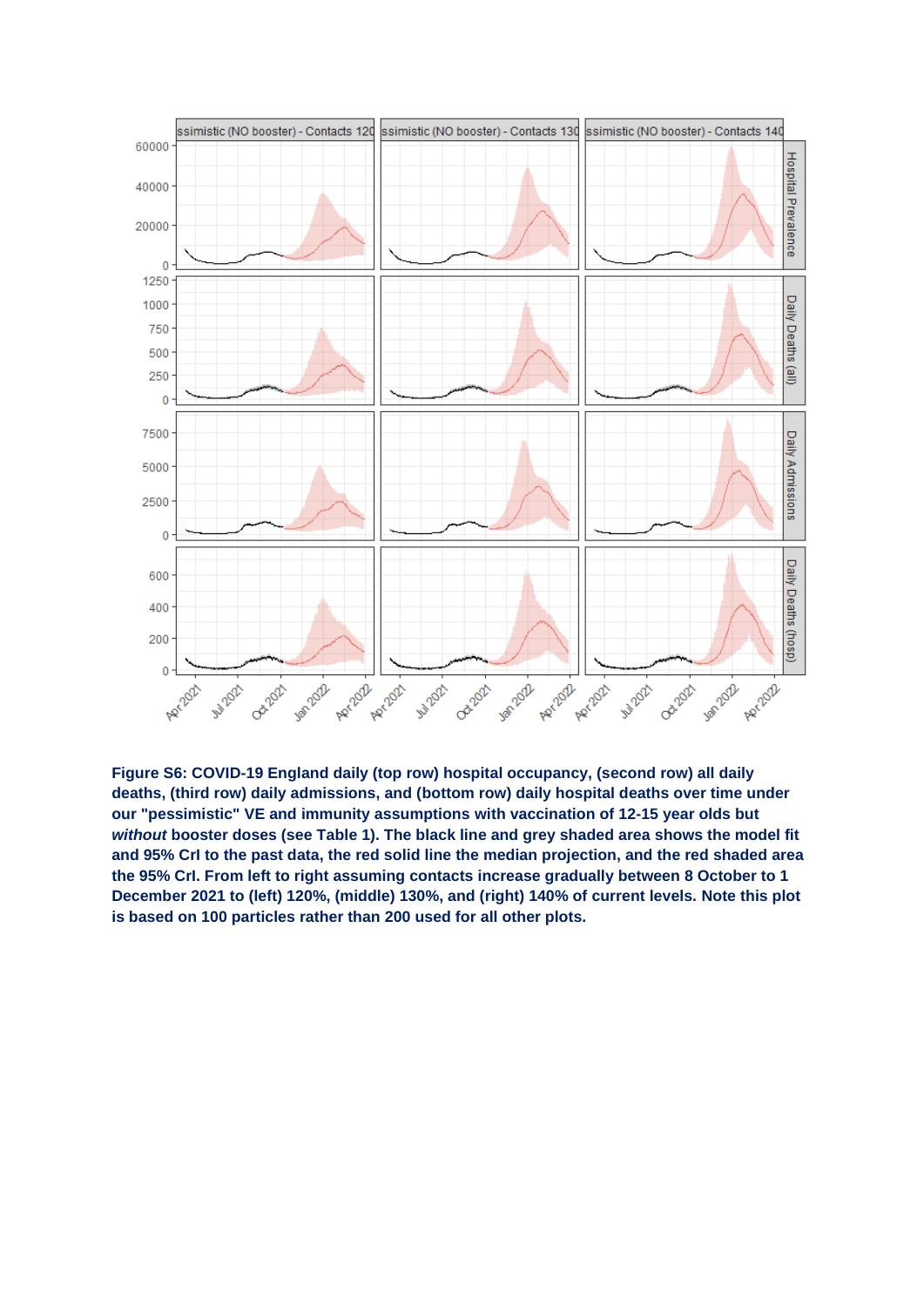#### *E. References*

1. Andrews N, Tessier E, Stowe J, Gower C, Kirsebom F, Simmons R, et al. Vaccine effectiveness and duration of protection of Comirnaty, Vaxzevria and Spikevax against mild and severe COVID-19 in the UK. medRxiv. 2021;:2021.09.15.21263583.

2. Bar-On YM, Goldberg Y, Mandel M, Bodenheimer O, Freedman L, Kalkstein N, et al. Protection of BNT162b2 Vaccine Booster against Covid-19 in Israel. https://doi.org/101056/NEJMoa2114255. 2021;385:1393–400.

3. Office for National Statistics. Shielding Behavioural Survey wave 6: England, 9 to 16 July 2020.

https://www.ons.gov.uk/peoplepopulationandcommunity/healthandsocialcare/conditionsandd iseases/adhocs/13099shieldingbehaviouralsurveywave6england9to16july2020. Accessed 12 Oct 2021.

4. National Health Service. Coronavirus (COVID-19) booster vaccine - NHS. https://www.nhs.uk/conditions/coronavirus-covid-19/coronavirus-vaccination/coronavirusbooster-vaccine/. Accessed 11 Oct 2021.

5. Barnard RC, Davies NG, Jit M, John Edmunds W. Interim roadmap assessment: prior to steps 3 and 4. 2021.

6. Planas D, Veyer D, Baidaliuk A, Staropoli I, Guivel-Benhassine F, Rajah MM, et al. Reduced sensitivity of SARS-CoV-2 variant Delta to antibody neutralization. Nat 2021. 2021;:1–7.

7. Lopez Bernal J, Andrews N, Gower C, Robertson C, Stowe J, Tessier E, et al. Effectiveness of the Pfizer-BioNTech and Oxford-AstraZeneca vaccines on covid-19 related symptoms, hospital admissions, and mortality in older adults in England: test negative casecontrol study. BMJ. 2021;373:n1088.

8. Bernal JL, Andrews N, Gower C, Stowe J, Tessier E, Simmons R, et al. Effectiveness of BNT162b2 mRNA vaccine and ChAdOx1 adenovirus vector vaccine on mortality following COVID-19. medRxiv. 2021;:2021.05.14.21257218.

9. Ismail SA, Garcia Vilaplana T, Elgohari S, Stowe J, Tessier E, Andrews N, et al. Effectiveness of BNT162b2 mRNA and ChAdOx1 adenovirus vector COVID-19 vaccines on risk of hospitalisation among older adults in England: an observational study using surveillance data.

10. Vasileiou E, Simpson CR, Shi T, Kerr S, Agrawal U, Akbari A, et al. Interim findings from first-dose mass COVID-19 vaccination roll-out and COVID-19 hospital admissions in Scotland: a national prospective cohort study. Lancet. 2021;0.

11. Public Health England. Public Health England vaccine effectiveness report. 2021.

12. Stowe J, Andrews N, Gower C, Gallagher E, Utsi L, Simmons R, et al. Effectiveness of COVID-19 vaccines against hospital admission with the Delta (B.1.617.2) variant. 2021.

13. Hyams C, Marlow R, Maseko Z, King J, Ward L, Fox K, et al. Assessing the Effectiveness of BNT162b2 and ChAdOx1nCoV-19 COVID-19 Vaccination in Prevention of Hospitalisations in Elderly and Frail Adults: A Single Centre Test Negative Case-Control Study. SSRN Electron J. 2021.

14. Hall VJ, Foulkes S, Saei A, Andrews N, Oguti B, Charlett A, et al. Effectiveness of BNT162b2 mRNA Vaccine Against Infection and COVID-19 Vaccine Coverage in Healthcare Workers in England, Multicentre Prospective Cohort Study (the SIREN Study). SSRN Electron J. 2021.

15. Sheikh A, McMenamin J, Taylor B, Robertson C. SARS-CoV-2 Delta VOC in Scotland: demographics, risk of hospital admission, and vaccine effectiveness. Lancet.